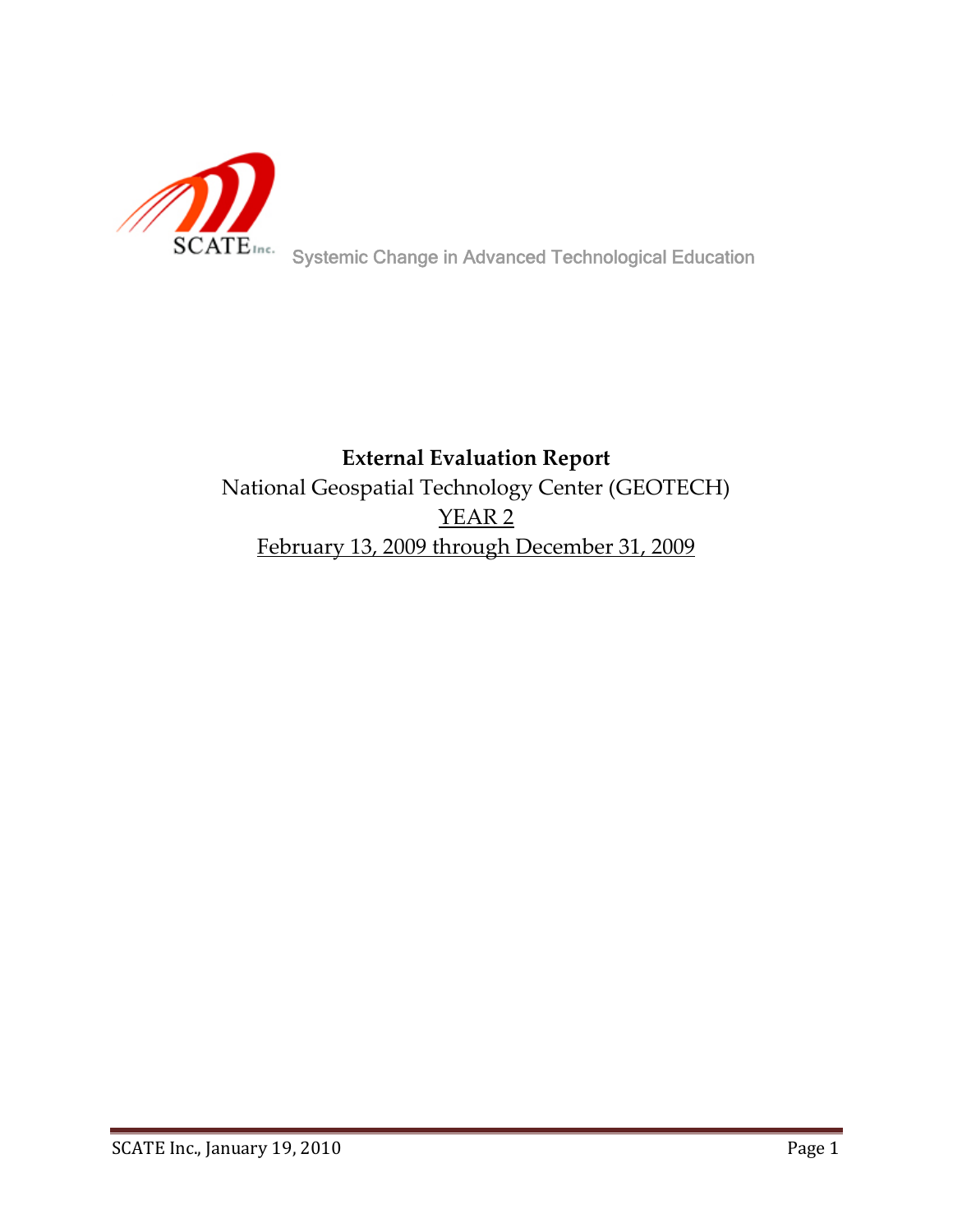# Table of Contents

|                                                                            | Page |
|----------------------------------------------------------------------------|------|
|                                                                            | 3    |
|                                                                            | 4    |
|                                                                            | 4    |
|                                                                            | 5    |
|                                                                            | 11   |
| <b>Assessment of Progress</b>                                              |      |
|                                                                            | 12   |
| <b>Baseline Data and Activities</b>                                        |      |
|                                                                            | 13   |
|                                                                            | 14   |
|                                                                            | 15   |
|                                                                            | 16   |
|                                                                            | 17   |
|                                                                            | 18   |
| Formative Evaluation Recommendations and Food for Thought                  | 19   |
|                                                                            | 22   |
| Appendix A: GeoTech Data Collection for Project Evaluation (data elements) | 23   |
| Appendix B: GeoTech Aggregate Student Data File for Fall 2008 and Spring   |      |
|                                                                            | 25   |
| Appendix C: Sample Uniform Professional Development Survey (pre-           |      |
|                                                                            | 26   |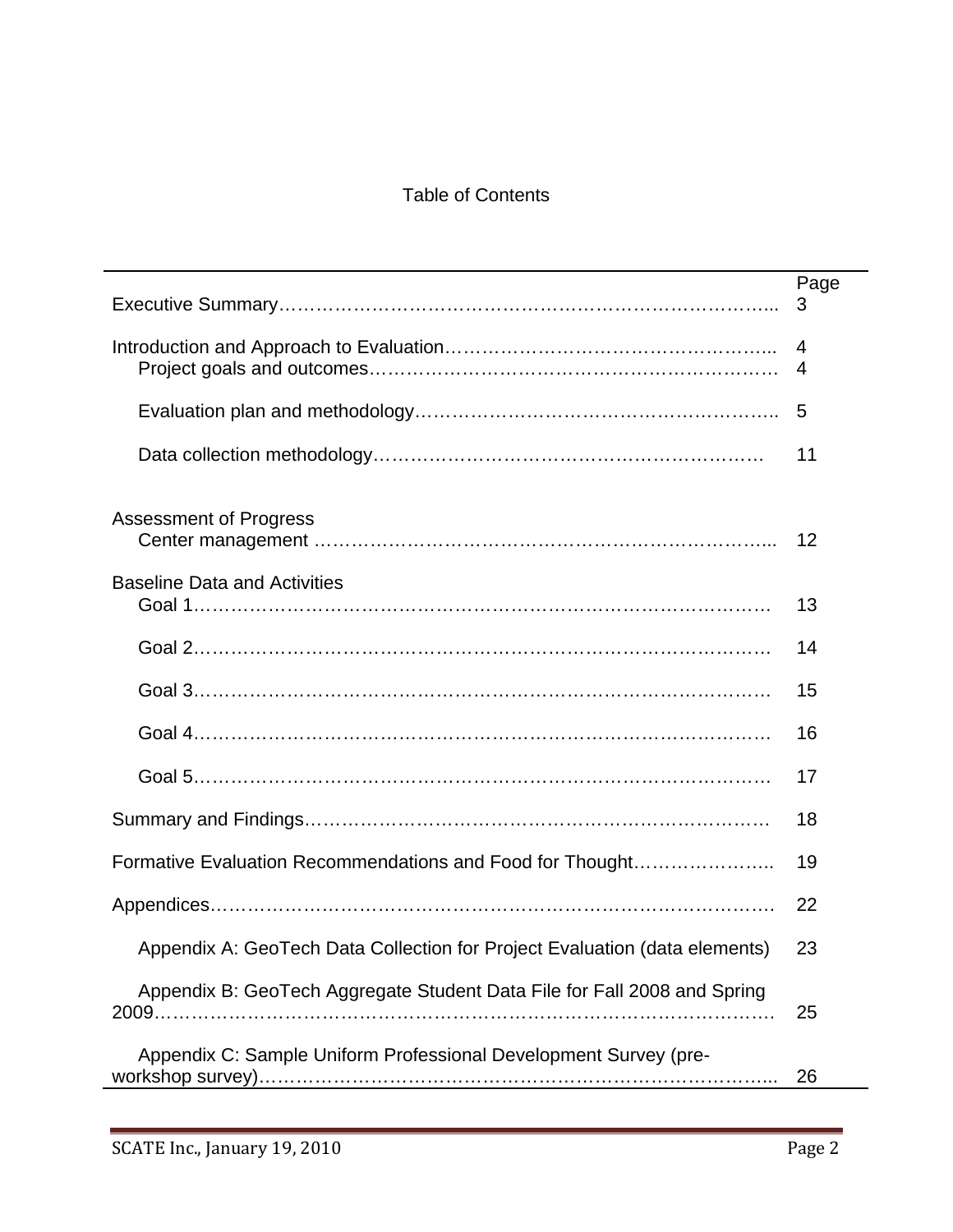# Executive Summary

The National Geospatial Technology Center (GeoTech) is working quickly to form a collaboration of community and technical colleges, universities, and industry to increase the quality, quantity, and diversity of workforce technicians in the geospatial technology industry. Year 2 activities have been far more focused than Year 1 activities, and the Center is benefitting from following last year's National Visiting Committee recommendations in setting priorities. Unforeseen opportunities continue to arise, however, so it continues to be important for the GeoTech team to remain focused on the core work of the Center.

Data collection for evaluation purposes improved dramatically over the past year, with all partner sites fully reporting and reporting on time. New data collection tools and timelines provided by the evaluators have helped. Baseline data is complete in all areas. Uniform surveys and data collection tools for faculty development and presentations have been developed in collaboration with the GeoTech teams and are now available for PIs and partners to use. These tools hold promise of streamlining and improving evaluation for the many professional development activities and presentations being provided by, or co-sponsored by, the GeoTech Center.

While there is insufficient data to draw conclusions about course/program growth and student demographics, there are early indicators that growth is already occurring in both numbers of courses and programs being offered as well as in student enrollments. Industry support for these programs also looks promising.

The website is evolving but is not yet fully functional or providing the anticipated Repository of educational support materials that have been aligned with identified national content standards. Website developer challenges have persisted and are not yet fully resolved.

The GeoTech team hit the ground running in September 2008 and has continued to function efficiently and collaboratively to achieve the goals of the Center. The PI/Center Director and staff at the GeoTech Center office at Del Mar College have sought and followed advice from other ATE Center Directors, are well organized, and appear to operate very efficiently and smoothly. The GeoTech team is improving in its ability to distribute responsibilities and yet function as a cohesive whole. Year 2 has been very successful by almost every measure, and the team is to be congratulated on a job well done.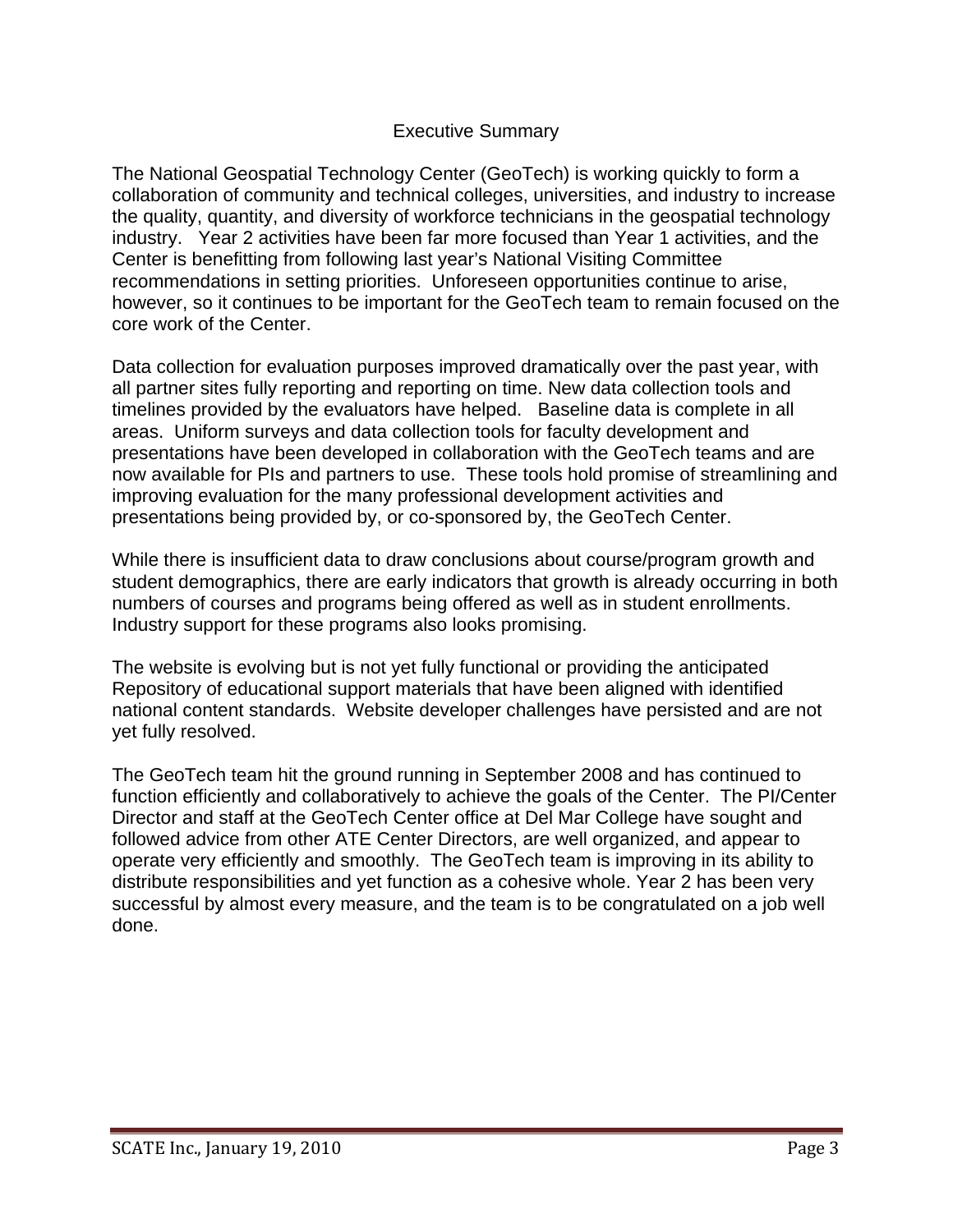#### Introduction and Approach to Evaluation

SCATE Inc., lead by Elaine L. Craft, President/CEO, serves as the external evaluator of the Center. Assistance in this effort is provided by SCATE Inc. employee Melissa Miller, Data Analyst, and Special Projects Consultant, Dr. Helen Edens. Craft has worked with the GeoTech team on a regular basis throughout the year and periodically participates in team teleconferences. Face-to-face meetings have taken place at Hi-Tec and ATE PI conferences in Albuquerque and Washington D.C. respectively, and Craft met with GeoTech Co-PI Ann Johnson at the iGETT workshop in June 2009 in Corpus Christi, TX. The PI has been open and honest with sharing information. Numerous opportunities to observe the project team in action have been provided during the year.

The National Geospatial Technology Center (GeoTech) is working quickly to form a collaboration of community and technical colleges, universities, and industry, to increase the quality, quantity, and diversity of workforce technicians in the geospatial technology industry. All GeoTech partner institutions seek to engage underrepresented minorities and women in geospatial technology programs. Co-PI Kenneth Yanow has specifically been assigned to coordinate the diversity effort.

The original evaluation plan for the project follows:

# **Goals and Outcomes of GeoTech**

The Center is seeking to

- Create a national clearinghouse of exemplary geospatial curriculum material and database web services.
- Increase the capacity to train geospatial technicians through new partnerships among colleges, universities, government, and industry.
- Increase the quantity, quality, and diversity of geospatial technicians to meet workforce needs.
- Increase the number of educators participating in geospatial professional development.
- Sustain the Center long-term by providing valued services to academic and industry partners and seeking collaborations and sources of funding to maintain and improve services and products.

If the Center meets it intended goals, the following outcomes should be attained.

- Models of exemplary geospatial programs in terms of technology, curriculum, articulation, and workforce education will be identified and broadly shared.
- The next generation of geospatial science students will include an increased number of under-represented minorities and women.
- The body of knowledge available to students, educators, researchers, and employers in the geospatial technology industry will be expanded.
- The capacity of two-year colleges to educate geospatial technicians will be increased.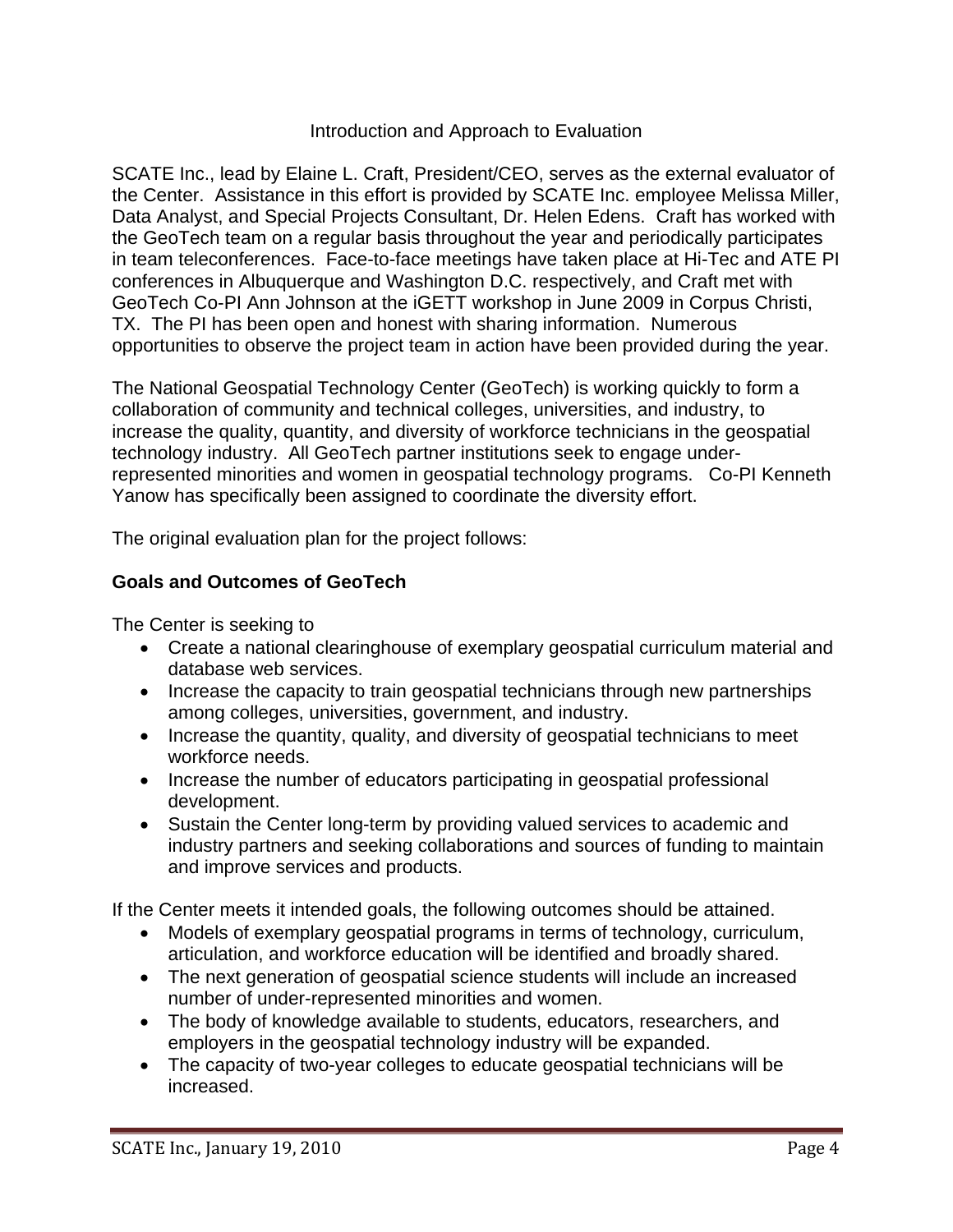- The quantity, quality, and diversity of geospatial technicians enrolling in and completing programs of study increased.
- Potential services, collaborations, and funding sources to sustain the work of the Center have emerged.

#### **Evaluation Plan National Geospatial Technology Center (GeoTech)**

Goal 1: Create a national clearinghouse of exemplary geospatial curriculum material and resources website and a national geodatabase web service, aligned with nationally recognized core competencies as identified in University Consortium GIScience (UCGIS) Model Curriculum Body of Knowledge (BoK).

| <b>Evaluation</b>                                                                                                                                                                                                                                                                                                                                                                                    | <b>Data collected</b>                                                                                                                                                                                                                                                                                                                                                                                                                                                                                                       | <b>Methodologies</b>                                                                                                                                                                                                                                                                                                                                                                                                                                                                                       |
|------------------------------------------------------------------------------------------------------------------------------------------------------------------------------------------------------------------------------------------------------------------------------------------------------------------------------------------------------------------------------------------------------|-----------------------------------------------------------------------------------------------------------------------------------------------------------------------------------------------------------------------------------------------------------------------------------------------------------------------------------------------------------------------------------------------------------------------------------------------------------------------------------------------------------------------------|------------------------------------------------------------------------------------------------------------------------------------------------------------------------------------------------------------------------------------------------------------------------------------------------------------------------------------------------------------------------------------------------------------------------------------------------------------------------------------------------------------|
| <b>Questions</b>                                                                                                                                                                                                                                                                                                                                                                                     |                                                                                                                                                                                                                                                                                                                                                                                                                                                                                                                             |                                                                                                                                                                                                                                                                                                                                                                                                                                                                                                            |
| Was a national<br>clearinghouse of<br>geospatial<br>curriculum material<br>established?<br>How many items<br>have been added to<br>the clearinghouse?<br>How effective was<br>the clearinghouse in<br>disseminating<br>information?<br>Were effective<br>methods developed<br>for ascertaining the<br>quality and usability<br>of learning material<br>submitted to the<br>clearinghouse<br>website? | -number of lessons,<br>teaching/learning units,<br>courses, etc.<br>-number of other<br>teaching/learning resources<br>-number of geodatabase<br>links and resources<br>-website usage statistics<br>-number of regional and<br>national presentations made<br>to promote the wide-spread<br>use of the clearinghouse.<br>-number of products listed in<br>the clearinghouse database.<br>-evidence of use of the<br>clearinghouse by geospatial<br>educators.<br>-review criteria and process<br>documents<br>-NVC reports | -monitor and document the<br>development of the<br>clearinghouse.<br>-review and analyze website<br>statistics<br>-review and document<br>quality control processes<br>-review and document the<br>quantity of materials<br>available on the website<br>-monitor web-based<br>evaluations by clearinghouse<br>users.<br>-regular emails and<br>conference calls with<br>institutional partners<br>-review of NVC reports<br>regarding effectiveness<br>-comparison of evidence to<br>project goals/metrics |
| How were nationally<br>recognized<br>geospatial core<br>competencies<br>determined?<br>Were geodatabase<br>and other web-<br>based services<br>developed by the<br>Center useful to                                                                                                                                                                                                                  | -core competency<br>determination process and<br>reference source documents<br>-frequency of high school<br>use of clearinghouse and<br>web-based services<br>-frequency of college use of<br>clearinghouse and web-<br>based services                                                                                                                                                                                                                                                                                      | -monitor alignment of core<br>competencies with<br>documented state and/or<br>national standards<br>-analyze website usage<br>statistics<br>-on-site visits to attend<br>planning and implementation<br>sessions.<br>-partner surveys and/or                                                                                                                                                                                                                                                               |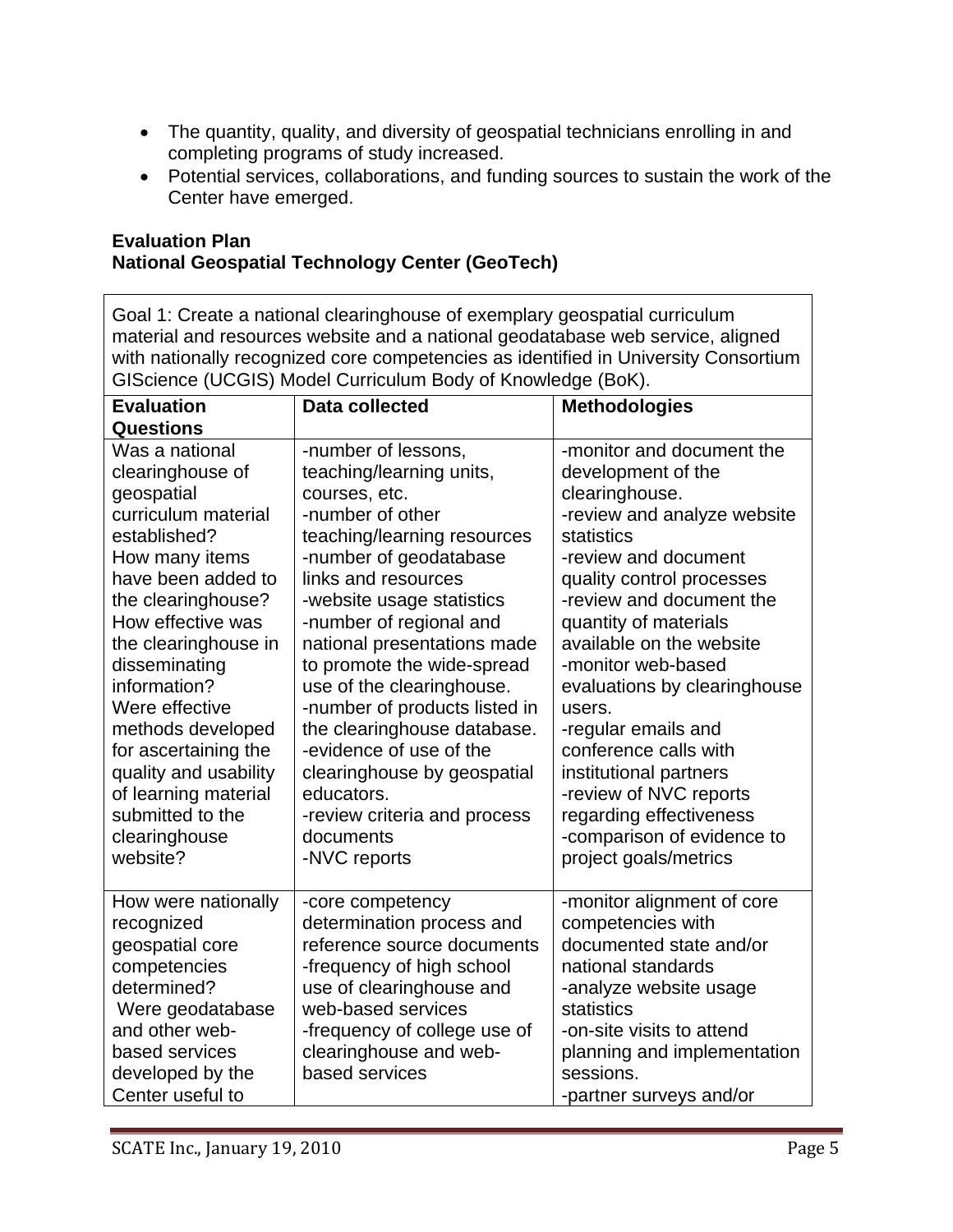| secondary schools<br>and colleges? | focus groups |
|------------------------------------|--------------|
|                                    |              |

Goal 2: Increase the capacity to train geospatial technicians through new partnerships among community and technical colleges, universities, secondary schools, industry and government.

| <b>Evaluation</b>                                                                                                                                                                                                                                                                                                                                                                                                                                                                          | <b>Data collected</b>                                                                                                                                                                                                                                                                                                                                                                                                                                                                                                                                                                                                                                                                                                                                                           | <b>Methodologies</b>                                                                                                                                                                                                                                                                                                                                                                                                                                                                                                                                                                                                                                                                                                                             |
|--------------------------------------------------------------------------------------------------------------------------------------------------------------------------------------------------------------------------------------------------------------------------------------------------------------------------------------------------------------------------------------------------------------------------------------------------------------------------------------------|---------------------------------------------------------------------------------------------------------------------------------------------------------------------------------------------------------------------------------------------------------------------------------------------------------------------------------------------------------------------------------------------------------------------------------------------------------------------------------------------------------------------------------------------------------------------------------------------------------------------------------------------------------------------------------------------------------------------------------------------------------------------------------|--------------------------------------------------------------------------------------------------------------------------------------------------------------------------------------------------------------------------------------------------------------------------------------------------------------------------------------------------------------------------------------------------------------------------------------------------------------------------------------------------------------------------------------------------------------------------------------------------------------------------------------------------------------------------------------------------------------------------------------------------|
|                                                                                                                                                                                                                                                                                                                                                                                                                                                                                            |                                                                                                                                                                                                                                                                                                                                                                                                                                                                                                                                                                                                                                                                                                                                                                                 |                                                                                                                                                                                                                                                                                                                                                                                                                                                                                                                                                                                                                                                                                                                                                  |
| <b>Questions</b><br>Are there more<br>qualified geospatial<br>technology teachers<br>at educational<br>institutions?<br>Have more<br>educational<br>institutions<br>introduced or<br>expanded geospatial<br>education courses or<br>programs?<br>Were partnerships<br>among colleges,<br>universities,<br>government, and<br>industry increased?<br>By how many?<br>Did articulation of<br>credit increase<br>between high school<br>and college and<br>between college and<br>university? | -numbers of faculty<br>trained through Center-<br>offered or Center-<br>supported faculty<br>development events.<br>-number of faculty<br>attaining GST<br>credentials, e.g.,<br>certification.<br>-number of programs of<br>collaboration between<br>institutions and industry.<br>- number of articulation<br>activities/agreements<br>between secondary<br>schools and colleges,<br>and between colleges<br>and universities.<br>-number of geospatial<br>programs that currently<br>exist in partner<br>institutions.<br>- titles of geospatial-<br>related courses and<br>programs offered at<br>partner institutions<br>during 2007-2008<br>academic year.<br>-number of GST<br>courses, programs, or<br>programs adding a GST<br>requirement at partner<br>institutions. | -analyze project documentation<br>related to faculty development<br>-document baseline number and<br>type of courses and then of<br>programs being added or<br>expanded over the course of the<br>project<br>-survey Co-PIs concerning<br>programs at their institutions.<br>-monitor the growth of geospatial<br>programs at partner institutions<br>-analyze evidence of articulation<br>at all levels.<br>-regular conference calls with<br>partner institutions.<br>-three on-site visits annually by<br>evaluators to attend PI meetings,<br>NVC and other advisory<br>committee meetings, and to<br>observe classes, interview<br>instructors, students, and<br>industry partners.<br>-comparison of evidence to<br>project goals/metrics. |
|                                                                                                                                                                                                                                                                                                                                                                                                                                                                                            |                                                                                                                                                                                                                                                                                                                                                                                                                                                                                                                                                                                                                                                                                                                                                                                 |                                                                                                                                                                                                                                                                                                                                                                                                                                                                                                                                                                                                                                                                                                                                                  |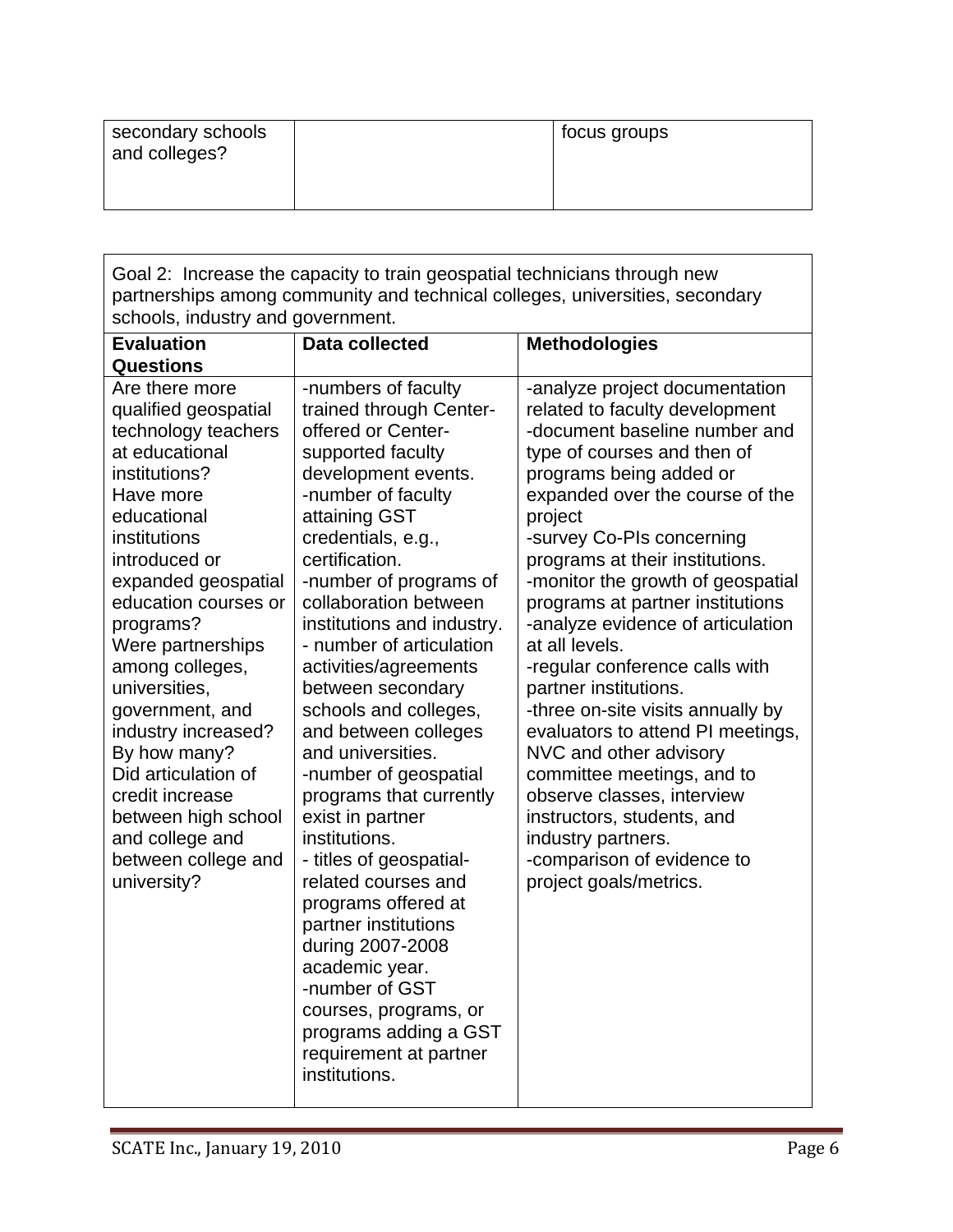| What mentoring<br>links exist between<br>secondary school<br>teachers and college<br>faculty? Between<br>college faculty and<br>industry<br>representatives? | Documented mentoring<br>activities:<br>• One-on-one<br>meetings<br>between teachers<br>• Number of contacts<br>with high school<br>teachers about<br><b>GST</b> education<br>• Number industry<br>contacts<br>• Number of visits to<br>industry<br>• Number of industry<br>visits to college   | -analyze project documentation<br>related to mentoring activities<br>-survey and/or interview Co-PIs<br>concerning partnerships and<br>collaborative activities.                                                                                                                                                                                                                                               |
|--------------------------------------------------------------------------------------------------------------------------------------------------------------|------------------------------------------------------------------------------------------------------------------------------------------------------------------------------------------------------------------------------------------------------------------------------------------------|----------------------------------------------------------------------------------------------------------------------------------------------------------------------------------------------------------------------------------------------------------------------------------------------------------------------------------------------------------------------------------------------------------------|
| What geospatial<br>industries are<br>available and willing<br>to collaborate with<br>secondary schools<br>and colleges?                                      | -number of existing<br>industry partners<br>-number of new industry<br>partners and partnership<br>programs/activities<br>-partner survey results<br>-documented partner<br>contributions to GST<br>programs:<br>• Dollars<br>• Professional time<br>• Equipment and/or<br>software<br>• Other | -establish baseline of industry<br>partnership across partner<br>institutions<br>-review project documentation<br>regarding the number of new<br>partnerships and partnership<br>programs/activities<br>-evaluate impact of new industry<br>partnership by surveying<br>secondary school administrators,<br>college faculty, industry<br>representatives.<br>-analyze growth in industry<br>support over time. |

| Goal 3: Increase the quantity, quality and diversity of geospatial technicians to<br>meet workforce needs. |                           |                                 |  |  |  |
|------------------------------------------------------------------------------------------------------------|---------------------------|---------------------------------|--|--|--|
| <b>Evaluation</b><br><b>Questions</b>                                                                      | Data collected            | <b>Methodologies</b>            |  |  |  |
|                                                                                                            |                           |                                 |  |  |  |
| Were effective                                                                                             | -recruitment resource     | -monitor web site and published |  |  |  |
| recruitment models                                                                                         | materials                 | materials                       |  |  |  |
| for attracting                                                                                             | -communications           | -regular conference calls with  |  |  |  |
| students to                                                                                                | between secondary         | partner institutions.           |  |  |  |
| geospatial                                                                                                 | schools and colleges      | -analyze enrollment data and    |  |  |  |
| technology                                                                                                 | -institutional enrollment | trends                          |  |  |  |
| programs developed                                                                                         | data provided by partner  | -comparison of evidence to      |  |  |  |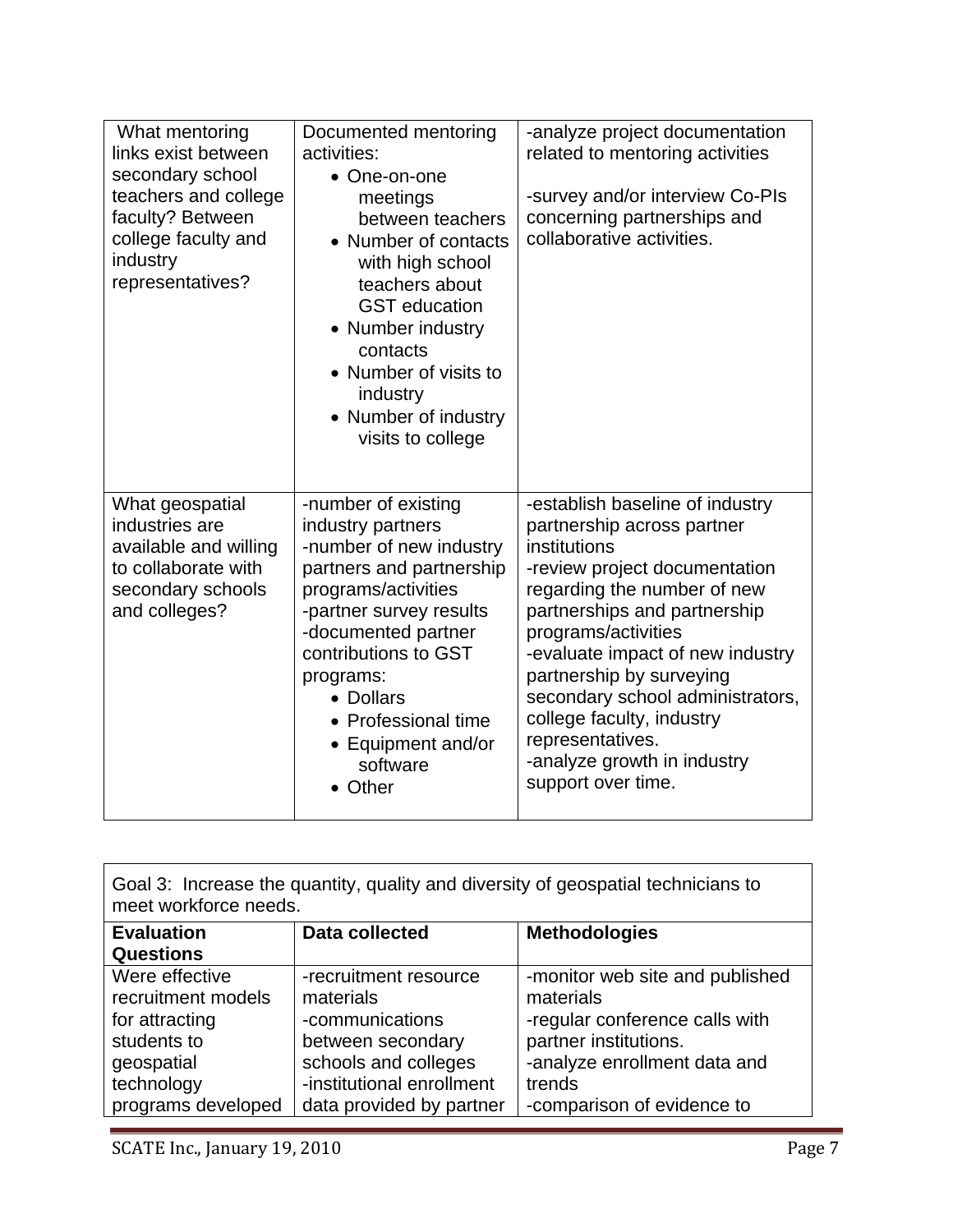| and utilized?<br>How was the<br>website used to<br>increase national<br>awareness of<br>employment<br>opportunities for<br>graduates?                                                                                                                                                                                                                                                                                                                                                                                                                                      | institutions, including<br>demographics<br>-website usage statistics<br>by page<br>-project documentation<br>of career opportunities<br>and its presentation on<br>the web                                                                                                  | project goals/metrics.                                                                                                                                                                                                                                                   |
|----------------------------------------------------------------------------------------------------------------------------------------------------------------------------------------------------------------------------------------------------------------------------------------------------------------------------------------------------------------------------------------------------------------------------------------------------------------------------------------------------------------------------------------------------------------------------|-----------------------------------------------------------------------------------------------------------------------------------------------------------------------------------------------------------------------------------------------------------------------------|--------------------------------------------------------------------------------------------------------------------------------------------------------------------------------------------------------------------------------------------------------------------------|
| What is the baseline<br>of current college<br>and secondary<br>enrollments at<br>partner institutions?<br>What student<br>populations are<br>under-represented<br>at partner<br>institutions?<br>Are women and<br>other minorities<br>successfully<br>recruited to the<br>geospatial<br>programs, by partner<br>location and overall?<br>How are students<br>tracked to determine<br>retention?<br>Are students<br>completing<br>programs and being<br>employed as<br>geospatial<br>technicians?<br>Are transfer options<br>available and being<br>pursued by<br>students? | --institutional enrollment,<br>demographics, and<br>graduation data provided<br>by partner institutions<br>-survey data<br>• Program<br>enrollments<br>• Course enrollments<br>• Graduates<br>• Placement in GST<br>jobs or transfer<br>• Employer feedback<br>on graduates | -analysis of on-line surveys<br>-analysis of institutional student<br>data that include demographics<br>of students, graduation data,<br>placement data, transfer data,<br>and term-to-term student<br>retention.<br>-comparison of evidence to<br>project goals/metrics |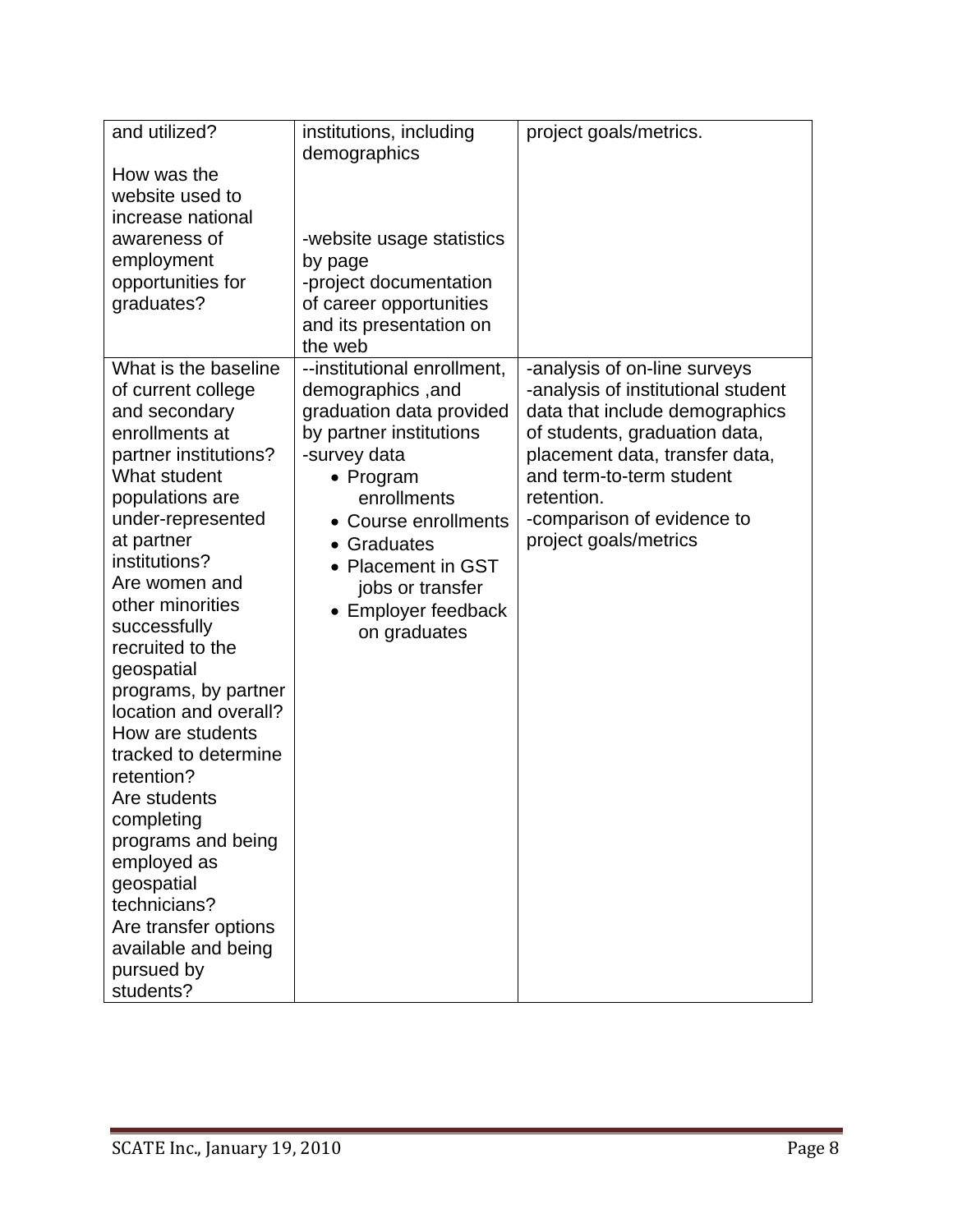Goal 4: Increase the number of community and technical college geospatial faculty and secondary school teachers participating in geospatial professional development.

| <b>Evaluation</b>                                                                                                                                                                                                   | <b>Data collected</b>                                                                                                                                                                                                                                                                                                                                                                                                                                                                   | <b>Methodologies</b>                                                                                                                                                                                                                                                                                                                                                                                                             |
|---------------------------------------------------------------------------------------------------------------------------------------------------------------------------------------------------------------------|-----------------------------------------------------------------------------------------------------------------------------------------------------------------------------------------------------------------------------------------------------------------------------------------------------------------------------------------------------------------------------------------------------------------------------------------------------------------------------------------|----------------------------------------------------------------------------------------------------------------------------------------------------------------------------------------------------------------------------------------------------------------------------------------------------------------------------------------------------------------------------------------------------------------------------------|
| <b>Questions</b>                                                                                                                                                                                                    |                                                                                                                                                                                                                                                                                                                                                                                                                                                                                         |                                                                                                                                                                                                                                                                                                                                                                                                                                  |
| What geospatial<br>professional<br>development<br>opportunities exist<br>for secondary and<br>college instructors?<br>Do teachers<br>implement or<br>enhance GST<br>instruction as a<br>result of<br>participation? | -data regarding number<br>of professional<br>development events<br>available in geospatial<br>technology from www.<br>TeacherTechnicians.org.<br>-attendance reports and<br>rosters for Center-<br>provided or Center-<br>supported faculty<br>development events<br>-number of course or<br>program completers<br>-number of institutions<br>and educators<br>implementing or<br>enhancing GST<br>following Center-<br>provided or Center-<br>supported faculty<br>development events. | -monitor and analyze faculty<br>development offerings<br>announced at<br>www.TeachingTechnicians.org<br>-analyze baseline completer<br>information for Center-offered or<br>Center-sponsored events<br>-analysis of high school and<br>college instructor participation in<br>faculty development in geospatial<br>technology and subsequent<br>implementation activity.<br>-comparison of evidence to<br>project goals/metrics. |
| Were new<br>geospatial<br>professional<br>development<br>courses/programs<br>developed by the<br>Center? How many<br>geospatial educators<br>were impacted?                                                         | -course names,<br>numbers, and syllabi for<br>new courses<br>-curriculum layouts<br>showing GST<br>requirements<br>-names and<br>characteristics of new<br>programs<br>-participant rosters                                                                                                                                                                                                                                                                                             | -analysis of project data<br>regarding programs and courses<br>being offered<br>- communicate through regular<br>conference calls and emails.<br>-monitor web-based participant<br>rosters and analyze evaluations<br>-comparison of evidence to<br>project goals/metrics.                                                                                                                                                       |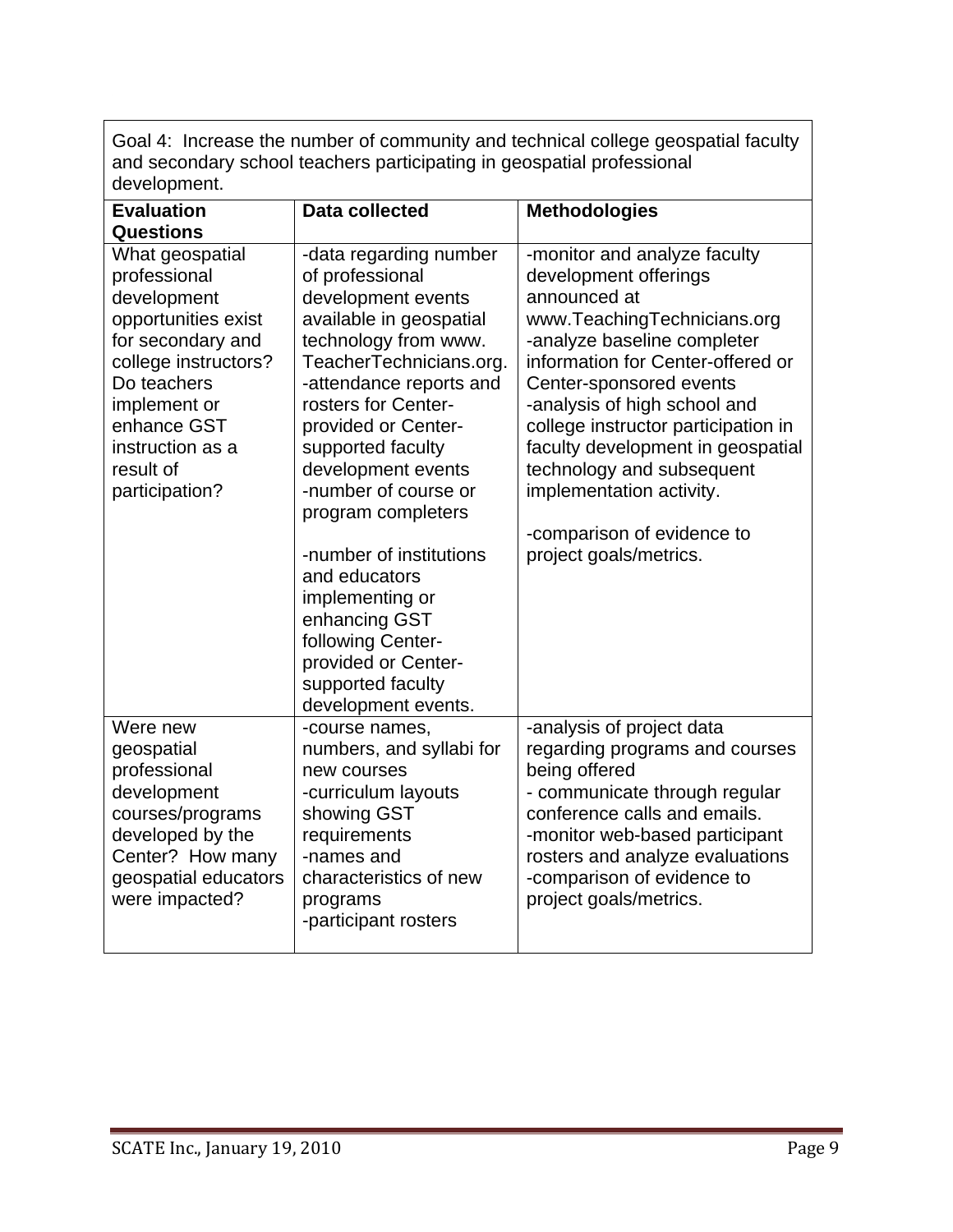|                                                                                                                          | maintain and improve services and products.                                                                                                                                                                                                                                                                                                                                                                                                                                                                                                     |                                                                                                                                                                                                                                                                                                                                                                                                                                                                                                                                                                      |  |  |  |  |
|--------------------------------------------------------------------------------------------------------------------------|-------------------------------------------------------------------------------------------------------------------------------------------------------------------------------------------------------------------------------------------------------------------------------------------------------------------------------------------------------------------------------------------------------------------------------------------------------------------------------------------------------------------------------------------------|----------------------------------------------------------------------------------------------------------------------------------------------------------------------------------------------------------------------------------------------------------------------------------------------------------------------------------------------------------------------------------------------------------------------------------------------------------------------------------------------------------------------------------------------------------------------|--|--|--|--|
| <b>Evaluation</b><br><b>Questions</b>                                                                                    | <b>Data collected</b>                                                                                                                                                                                                                                                                                                                                                                                                                                                                                                                           | <b>Methodologies</b>                                                                                                                                                                                                                                                                                                                                                                                                                                                                                                                                                 |  |  |  |  |
| What new<br>collaborations hold<br>potential for future<br>funding of the<br>Center?                                     | -donations to Center<br>-requests to Center for<br>materials<br>-requests to Center for<br>consulting or technical<br>assistance<br>-number of<br>collaborations that<br>resulted in follow-up<br>work or<br>interaction/sharing<br>-requests to Center to<br>partner in grant<br>proposals or other<br>initiatives involving<br>financial support of the<br><b>Center or Center</b><br>personnel<br>-number of grant<br>proposals<br>sought/received by<br>partner institutions to<br>expand or support<br>geospatial programs<br>-NVC reports | -analysis of project data on<br>requests and results of those<br>requests<br>-analysis of project data on<br>donations or in-kind contributions<br>of the type that could sustain the<br>Center over time<br>-industry/institution surveys to<br>determine demand for fee-based<br>services of the Center.<br>-review of NVC<br>recommendations regarding<br>sustainability<br>-project data regarding initiatives<br>by partners designed to provide<br>funding to support or expand<br>geospatial programs<br>-comparison of evidence to<br>project goals/metrics. |  |  |  |  |
| What fee-based<br>services are<br>offered? How are<br>fee-based services<br>determined,<br>evaluated, and<br>advertised? | -requests for specific<br>fee-based services<br>-feedback from<br>institutions/industries<br>regarding quality and<br>usefulness of fee-based<br>services.                                                                                                                                                                                                                                                                                                                                                                                      | -analyze project data regarding<br>fee based services and demand<br>-attend PI and NVC meetings<br>-review of NVC<br>recommendations regarding<br>sustainability<br>-communicate through regular<br>conference calls and emails.                                                                                                                                                                                                                                                                                                                                     |  |  |  |  |

Goal 5: Sustain the Center long-term by providing valued services to academic and industry partners and continually seeking collaborations and sources of funding to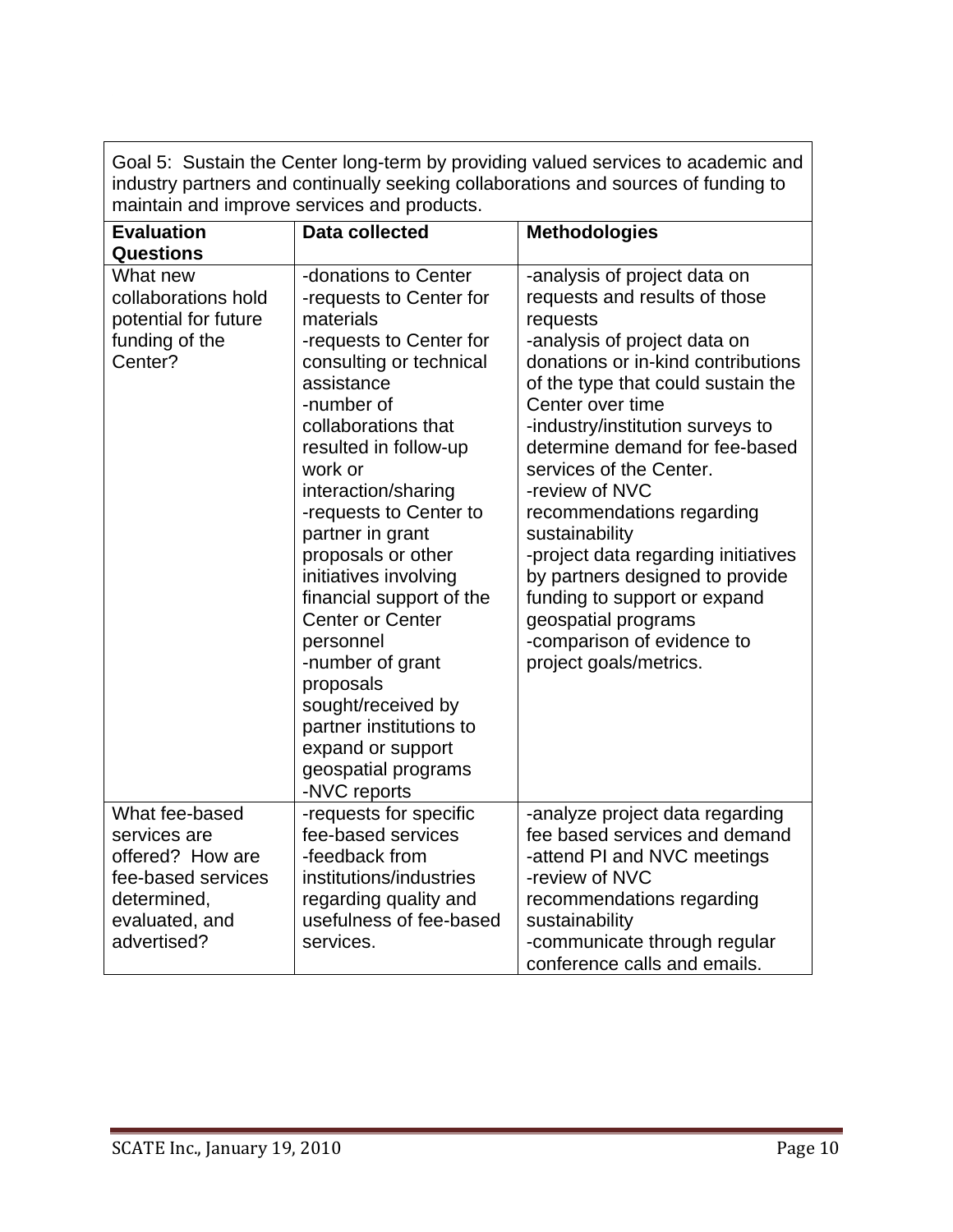## Data Collection Methodology

Extensive work has been completed in the past year to establish systems of data collection for the evaluation of GeoTech and to assist the Center with other NSF reporting such as the annual report and the annual ATE Survey. Initially, it was hoped that an on-line data connection system could be established in conjunction with the creation of the Center's website. Difficulties experienced in working with multiple web designers negated the feasibility of including this feature. A system of spreadsheet data collection has been initiated instead.

The SCATE Inc. evaluation team developed a list of data elements that was reviewed by the GeoTech team to ensure that the data being requested could be collected and reported. The data collection spreadsheet is distributed to all Core and affiliate college partners. Semi-annual data collection dates have been established that will remain unchanged from year to year that enable colleges to work with institutional research personnel to capture and report data in a timely fashion. Data for spring semester is due by October 31 each year, and data for summer and Fall Semesters is due by March 31 each year. To ensure student confidentiality, no individual student identifiers are required. Partners submit data directly to the GeoTech Center where the data is summarized into a single spreadsheet with individual college data provided as verification. This combined data file is then forwarded to the evaluators. Collected fall 2008 and spring 2009 data have enabled evaluators to establish baselines to which future outcomes may be compared.

Capturing uniform data for professional development activities and outreach presentations, however, has been challenging. In addition to numbers of people participating in these activities, it is important to capture demographic data and to evaluate participant response to the activity. Over the summer various drafts and approaches were developed and considered by evaluators with input from project PIs. Ultimately, two registration/survey tools were completed. One is designed for awareness-level events where participants may not pre-register, the event is relatively short, and specific follow-up with participants is not anticipated. These events are referred to as "presentations." The other type of event is referred to as a workshop. Workshops are events where participants register (thus providing a better opportunity to capture demographic information), training/education (vs. "awareness") is involved, and follow-up with participants is possible. These evaluation/data collection tools are now available for use by all partner and affiliate institutions that make presentations or provide training on behalf of or in partnership with the GeoTech Center.

Another objective in developing common forms for use is to encourage consistent and uniform use of GeoTech branding. The forms may include logos and names of other institutions and/or projects along with the GeoTech logo and information, but if GeoTech is supporting the event in any way, use of the uniform "header" is expected.

The GeoTech Center staff has been very helpful and supportive in the development of these tools, distributing data collection forms to partners, collecting data from partners,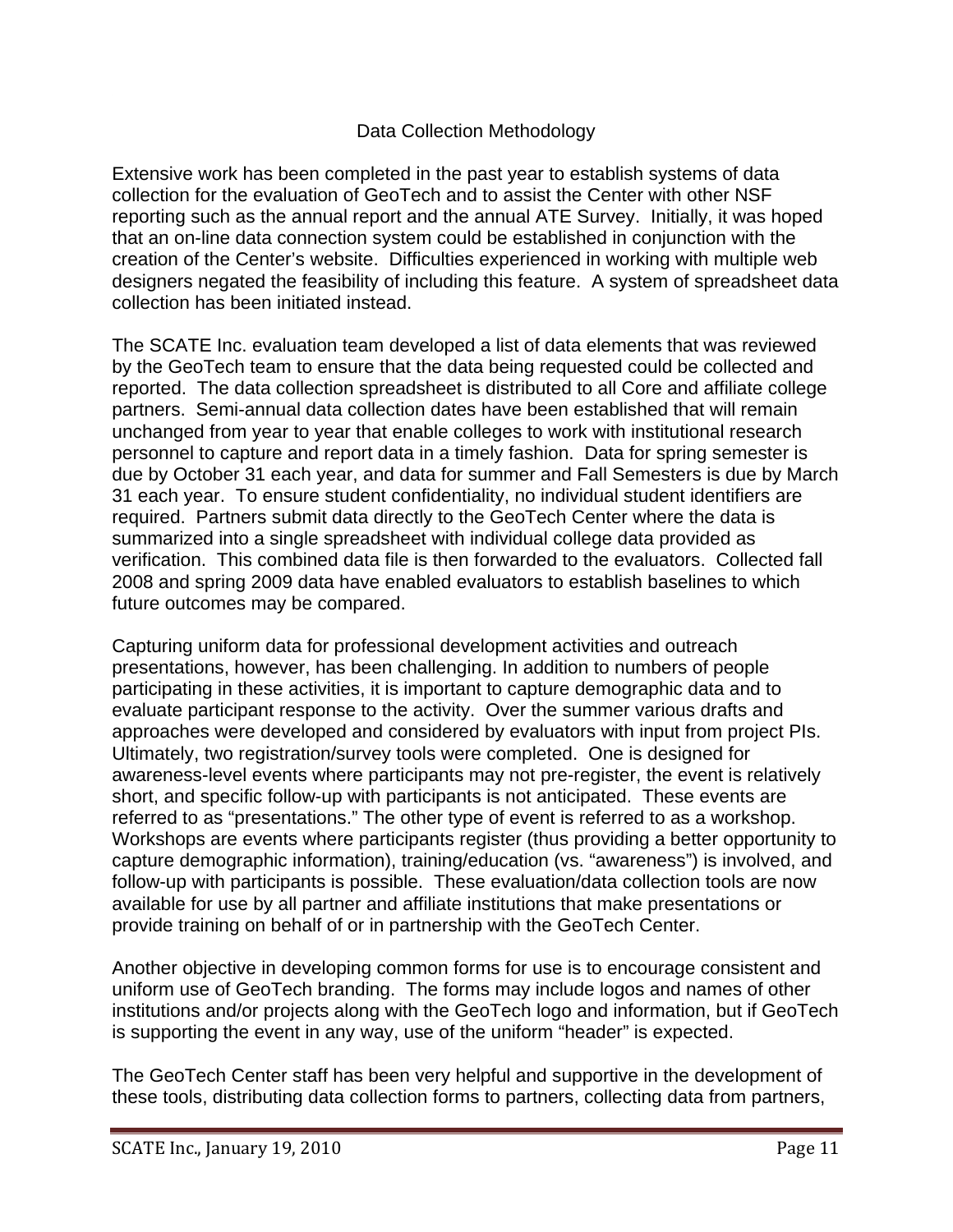and following up with missing data or problems that have been encountered. After working diligently to resolve some institutional-level issues, partners have provided most of the requested data. To Dr. Davis's credit, he made the decision early on to terminate a partnership with one college that would not comply with data reporting requirements for the GeoTech Center. Ironically, this institution has received NSF ATE grant awards and thus should have understood the necessity of data reporting. Dr. Davis has provided excellent leadership in supporting evaluation as a critical component of the Center's success. It is anticipated that the overall data collection process will be easier in future years as a result of the work that was completed this year to standardize processes and tools.

#### **Assessment of Progress towards Achievement of Goals and Objectives**

#### **Center Management and Processes**

While not listed as a goal, a well-run ATE Center is critical to the success of stated goals and objectives. As with any endeavor of this magnitude, the early months involve some trial and error. This process of discovering what works and what does not work has been shortened by the leadership team's willingness to listen to and learn from others. Having technologically-savvy personnel involved has also been an asset to the GeoTech Center. The team is not afraid to make changes and try new things to find the best solution for their needs. The team meets regularly with partners, and periodically with evaluators and advisors, and uses technology effectively in doing so. One helpful tool is having teleconferences archived for access after the "live" meeting. The evaluation team has taken advantage of this feature on multiple occasions where there were scheduling conflicts and the agenda for the meeting was of particular interest in evaluating the project. The PI keeps Co-PIs and partners involved at every step, and this is a primary factor in the considerable progress and impact the GeoTech Center has achieved in a very short time. Management team meetings have increasingly focused on the work of partners towards the vision of the whole. This cohesiveness of partners focused on the national mission of the Center has increased over the last year.

Progress is being made in focusing more clearly on work that needs to be done at this point in time in the life of the Center. Saying "no" and scaling back in some areas is never easy, but the GeoTech team is proving that they are capable of evaluating and prioritizing opportunities to use resources to best advantage in accomplishing the Center's vision. Exercising this type of project discipline will need to continue as more people across the country (and beyond) learn about and want to partner with the GeoTech Center in a variety of ways: What and how much can you do for whom and when?

Excellent leadership; strong, dedicated PIs/partners; teamwork; and, effectively distributed responsibility are central to the early success experienced by the GeoTech Center. Another factor is the national environment where geospatial technology is becoming more essential and more mainstream across multiple disciplines and innumerable applications.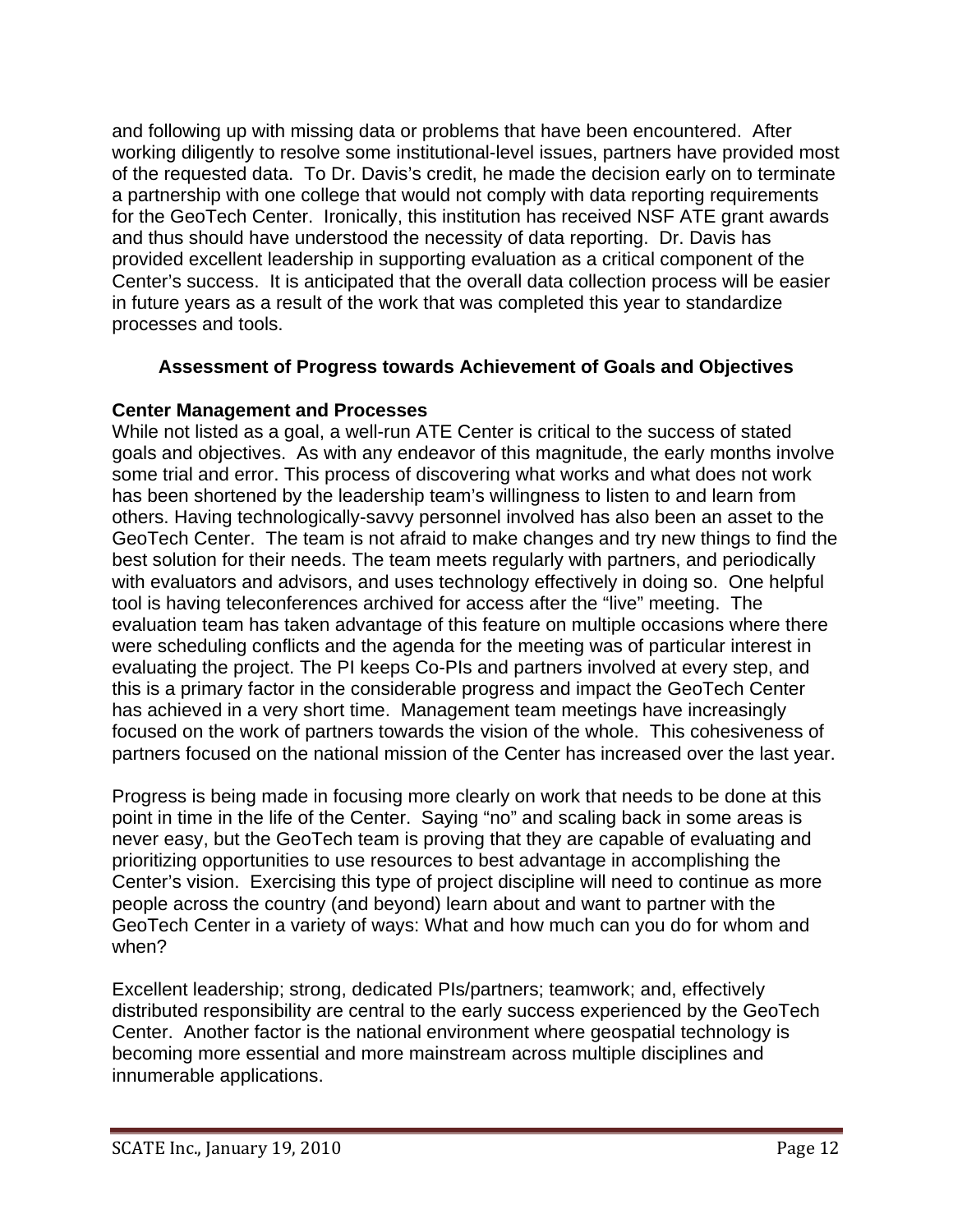# **Baseline Data and Activities**

It is not the role of this evaluation report to reiterate the activities completed by the Center over the past year (this information will be provided by GeoTech) but rather to denote specific evidence that shows progress, or lack thereof, towards the goals of the Center.

#### **Goal 1: Create a national clearinghouse of exemplary geospatial curriculum material and resources website and a national geodatabase web service, aligned with nationally recognized core competencies as identified in University Consortium GIScience (UCGIS) Model Curriculum Body of Knowledge (BoK).**

The development of the GeoTech Center website has not progressed as quickly as planned. The site is very attractive but has not yet achieved the sophistication and depth necessary to serve its intended purpose. The Center has contracted with more than one website developer in an attempt to create the envisioned site, however, the searchable repository of educational materials aligned with the USGIS BoK and associated resources that Goal 1 calls for is not yet a reality. As these technical challenges are being addressed, other important progress is being made. Perhaps most significant is the work being done to define the subpart of the USGIS BoK that is applicable to technician education. Also criteria for accepting materials into the repository are being developed. The innovative approach of combining DACUM outcomes from various locations where industry and geospatial technology applications differ is helping to guide this work of defining core competencies for geospatial technicians. Evaluation data from the individual DACUM events have been reviewed by the SCATE Inc. evaluation team, and it is clear that these activities were conducted according to design, participants were well chosen and had the necessary expertise, and the process was impartial and thorough. The level of satisfaction of participants was consistently high.

While the Repository and other web features are being defined/developed, a growing list of web links likely to be of interest to the high school and two-year college geospatial technology educator community has been placed on the site. These resources are varied and their potential interest to geospatial educations is generally apparent.

Web usage data will be monitored by the evaluation team in part by using statistics reported during the last week in November and first week of December each year. Data to be used as baseline for GeoTech is taken from a Google Statistics report dated November 30-December 6, 2009 (the week after Thanksgiving). This is an arbitrary point in time but was chosen to follow the annual ATE PI Conference, not fall on a holiday, and coincide with the last weeks of fall semester. Table 1 reflects the data that will be monitored over time and includes the 2009 baseline data. How many people visit the site, the amount of time visitors spend on the site, and the percent new visitors may all be indicative of the success of the site. If the site becomes a useful, frequently visited resource for members of the geospatial education and related communities, the percentage of new visitors may decrease as a percentage if repeat visits out-number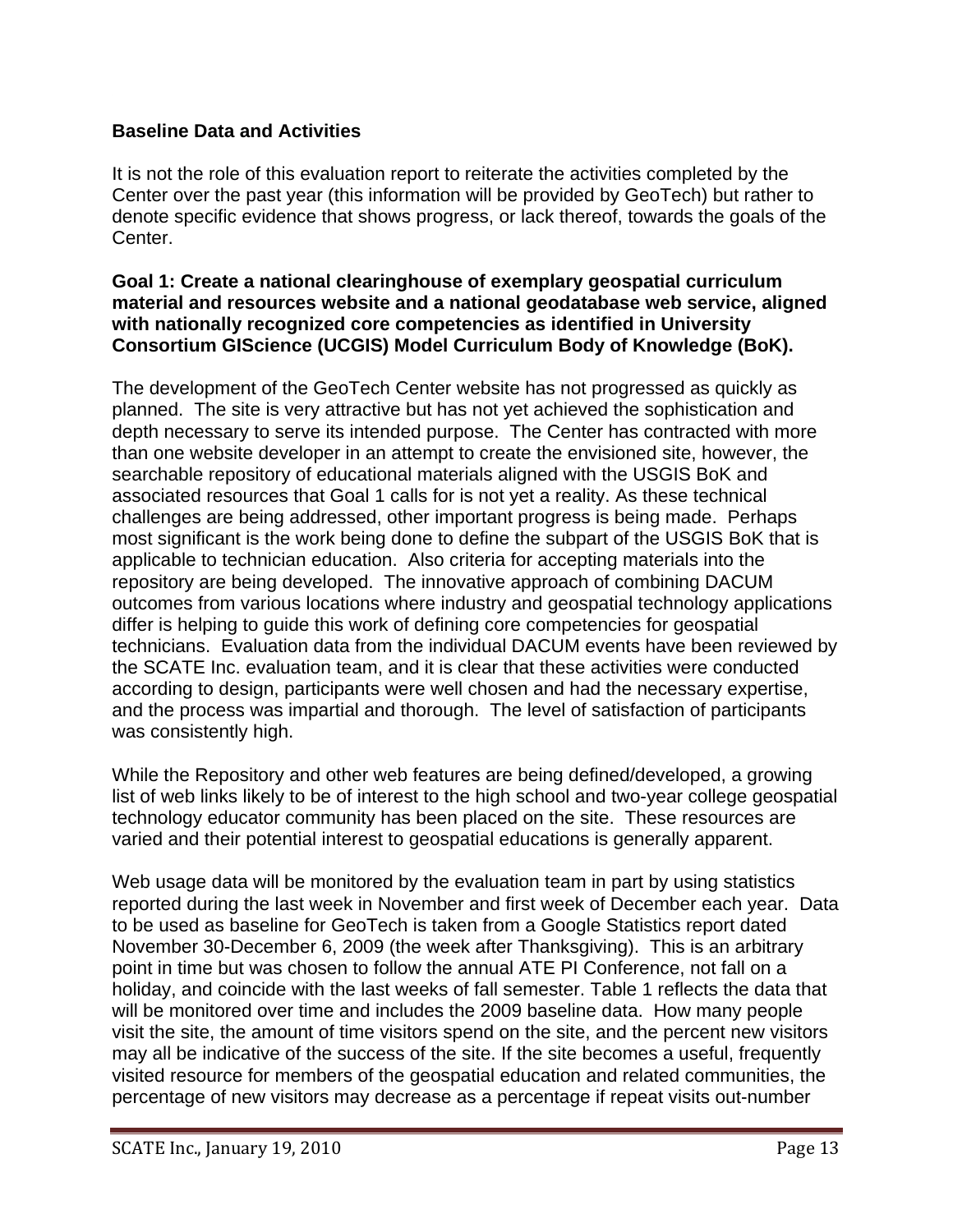new website traffic. Other criteria may be added as web features make tracking possible (e.g., downloads from the Repository, number of registered users).

#### **Table 1: Website Statistics**

| Year/week        | <b>Visits</b> | Avg. Time on Site | % New Visits |
|------------------|---------------|-------------------|--------------|
| 2009             | 209           | 00:03:44          | 49.76%       |
| (Nov. 30-Dec. 6) |               |                   |              |
| 2010             |               |                   |              |
| 2011             |               |                   |              |
| 2012             |               |                   |              |

#### **Goal 2: Increase the capacity to train geospatial technicians through new partnerships among community and technical colleges, universities, secondary schools, industry and government.**

To evaluate the degree to which this goal is being met, data are being collected to track the growth in programs and courses across the partnerships, articulation agreements, mentoring/collaboration, and presentations. Fall 2008 and spring 2009 data are being used as the baseline.

| Table 2 |                                                           |      |        |      |                                                                    |      |        |      |  |
|---------|-----------------------------------------------------------|------|--------|------|--------------------------------------------------------------------|------|--------|------|--|
|         | Number of GIS courses offered by all partner institutions |      |        |      |                                                                    |      |        |      |  |
| Fall    | Spring                                                    | Fall | Spring | Fall | Spring                                                             | Fall | Spring | Fall |  |
| 2008    | 2009                                                      | 2009 | 2010   | 2010 | 2011                                                               | 2011 | 2012   | 2012 |  |
| 25      | 41                                                        |      |        |      |                                                                    |      |        |      |  |
|         |                                                           |      |        |      |                                                                    |      |        |      |  |
|         | <b>Number of Certificate Programs</b>                     |      |        |      |                                                                    |      |        |      |  |
| Fall    | Spring                                                    | Fall | Spring | Fall | Spring                                                             | Fall | Spring | Fall |  |
| 2008    | 2009                                                      | 2009 | 2010   | 2010 | 2011                                                               | 2011 | 2012   | 2012 |  |
| 14      | 35                                                        |      |        |      |                                                                    |      |        |      |  |
|         |                                                           |      |        |      |                                                                    |      |        |      |  |
|         | <b>Number of Associate Degree Programs</b>                |      |        |      |                                                                    |      |        |      |  |
| Fall    | Spring                                                    | Fall | Spring | Fall | Spring                                                             | Fall | Spring | Fall |  |
| 2008    | 2009                                                      | 2009 | 2010   | 2010 | 2011                                                               | 2011 | 2012   | 2012 |  |
| 5       | 9                                                         |      |        |      |                                                                    |      |        |      |  |
|         |                                                           |      |        |      |                                                                    |      |        |      |  |
|         |                                                           |      |        |      | Number of high school to 2-year college Articulation Agreements    |      |        |      |  |
| Fall    | Spring                                                    | Fall | Spring | Fall | Spring                                                             | Fall | Spring | Fall |  |
| 2008    | 2009                                                      | 2009 | 2010   | 2010 | 2011                                                               | 2011 | 2012   | 2012 |  |
| 5       | $\overline{7}$                                            |      |        |      |                                                                    |      |        |      |  |
|         |                                                           |      |        |      |                                                                    |      |        |      |  |
|         |                                                           |      |        |      | Number of 2-year college to 4-year college Articulation Agreements |      |        |      |  |
| Fall    | Spring                                                    | Fall | Spring | Fall | Spring                                                             | Fall | Spring | Fall |  |
| 2008    | 2009                                                      | 2009 | 2010   | 2010 | 2011                                                               | 2011 | 2012   | 2012 |  |
| 12      | 15                                                        |      |        |      |                                                                    |      |        |      |  |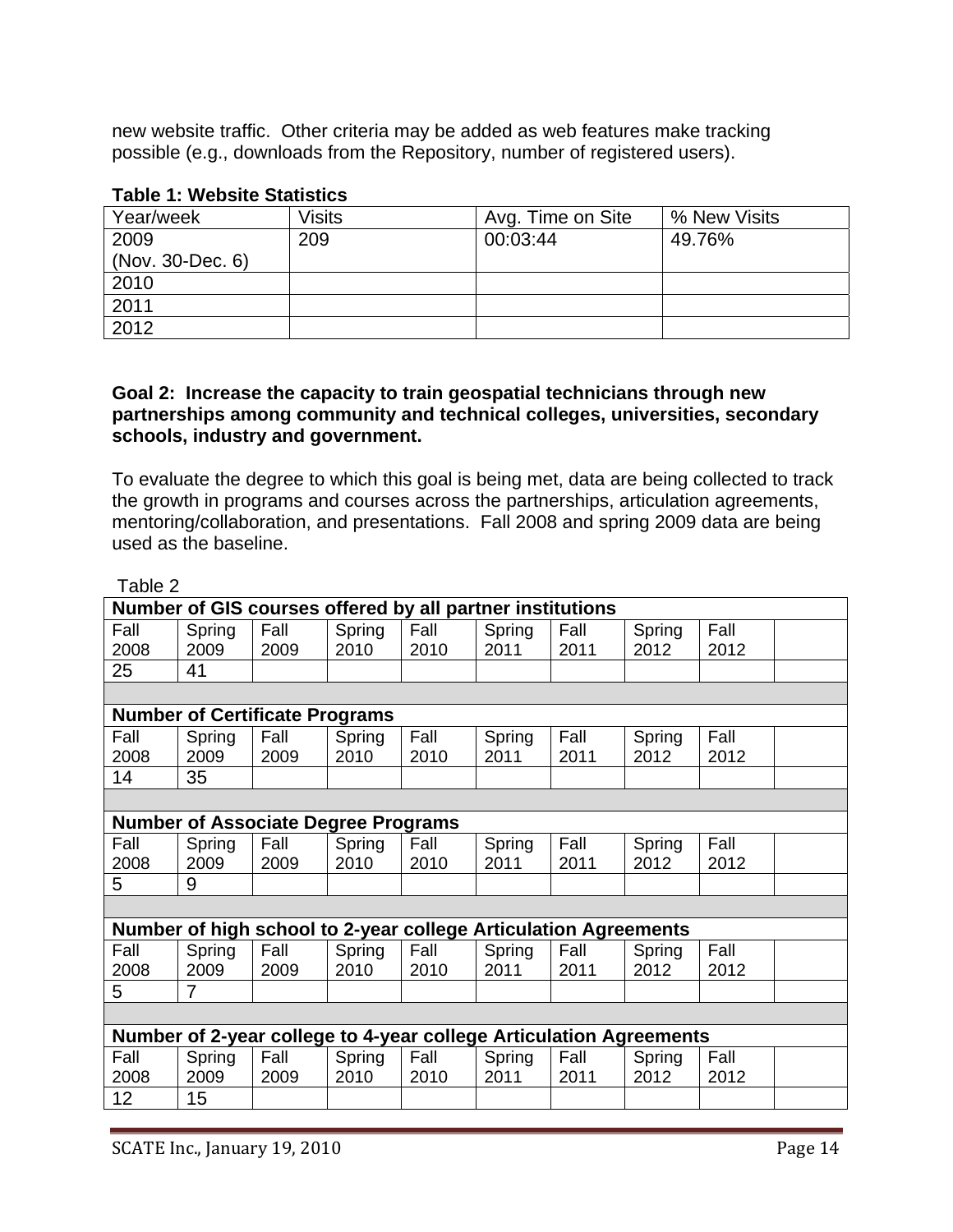| Number of high school to 2-year college Articulation Agreements for concurrent<br>matriculation |                          |      |                                                                         |      |        |      |        |      |        |
|-------------------------------------------------------------------------------------------------|--------------------------|------|-------------------------------------------------------------------------|------|--------|------|--------|------|--------|
| Fall                                                                                            | Spring                   | Fall | Spring                                                                  | Fall | Spring | Fall | Spring | Fall |        |
| 2008                                                                                            | 2009                     | 2009 | 2010                                                                    | 2010 | 2011   | 2011 | 2012   | 2012 |        |
| 10                                                                                              | 10                       |      |                                                                         |      |        |      |        |      |        |
|                                                                                                 |                          |      |                                                                         |      |        |      |        |      |        |
|                                                                                                 |                          |      | Number of 2-year college and 4-year college Articulation Agreements for |      |        |      |        |      |        |
|                                                                                                 | concurrent matriculation |      |                                                                         |      |        |      |        |      |        |
| Fall                                                                                            | Spring                   | Fall | Spring                                                                  | Fall | Spring | Fall | Spring | Fall |        |
| 2008                                                                                            | 2009                     | 2009 | 2010                                                                    | 2010 | 2011   | 2011 | 2012   | 2012 |        |
| 5                                                                                               | $\mathbf 1$              |      |                                                                         |      |        |      |        |      |        |
|                                                                                                 |                          |      |                                                                         |      |        |      |        |      |        |
|                                                                                                 |                          |      | <b>Number of Geospatial Mentoring Activities/Contacts</b>               |      |        |      |        |      |        |
| Fall                                                                                            | Spring                   | Fall | Spring                                                                  | Fall | Spring | Fall | Spring | Fall | Totals |
| 2008                                                                                            | 2009                     | 2009 | 2010                                                                    | 2010 | 2011   | 2011 | 2012   | 2012 |        |
| 293                                                                                             | 255                      |      |                                                                         |      |        |      |        |      |        |
|                                                                                                 |                          |      |                                                                         |      |        |      |        |      |        |

#### **Goal 3: Increase the quantity, quality and diversity of geospatial technicians to meet workforce needs.**

Student enrollment data and demographics will be used in the evaluation of the extent to which this goal has been achieved. Although this initial data is considered to be the baseline for the Center, the growth from fall 2008 to spring 2009 is already noticeable. Student demographics were not always reported. Therefore, percentages for each characteristic cannot be calculated.

| Data                    | Fall           | Spg | Fall | Spg           | Fall          | Spg | Fall | Spg | Fall | <b>Totals</b> |
|-------------------------|----------------|-----|------|---------------|---------------|-----|------|-----|------|---------------|
|                         | 08'            | 09  | 09'  | $^{\prime}10$ | $^{\prime}10$ | '11 | '11  | 12  | 12'  |               |
| <b>Total enrollment</b> | 360            | 612 |      |               |               |     |      |     |      |               |
|                         |                |     |      |               |               |     |      |     |      |               |
| <b>Males</b>            | 190            | 387 |      |               |               |     |      |     |      |               |
| Females                 | 108            | 171 |      |               |               |     |      |     |      |               |
| Hispanic/Latino         | 62             | 66  |      |               |               |     |      |     |      |               |
| Am. Indian or           | 3              | 12  |      |               |               |     |      |     |      |               |
| Alaska Native           |                |     |      |               |               |     |      |     |      |               |
| Asian                   | 15             | 21  |      |               |               |     |      |     |      |               |
| <b>Black or African</b> | 35             | 31  |      |               |               |     |      |     |      |               |
| American                |                |     |      |               |               |     |      |     |      |               |
| Hawaiian or             | 1              | 1   |      |               |               |     |      |     |      |               |
| Pacific Islander        |                |     |      |               |               |     |      |     |      |               |
| <b>Multiracial</b>      | $\overline{0}$ | 21  |      |               |               |     |      |     |      |               |
| <b>White Non-</b>       | 148            | 380 |      |               |               |     |      |     |      |               |

#### **Table 3: Student Enrollment (2008-2012)**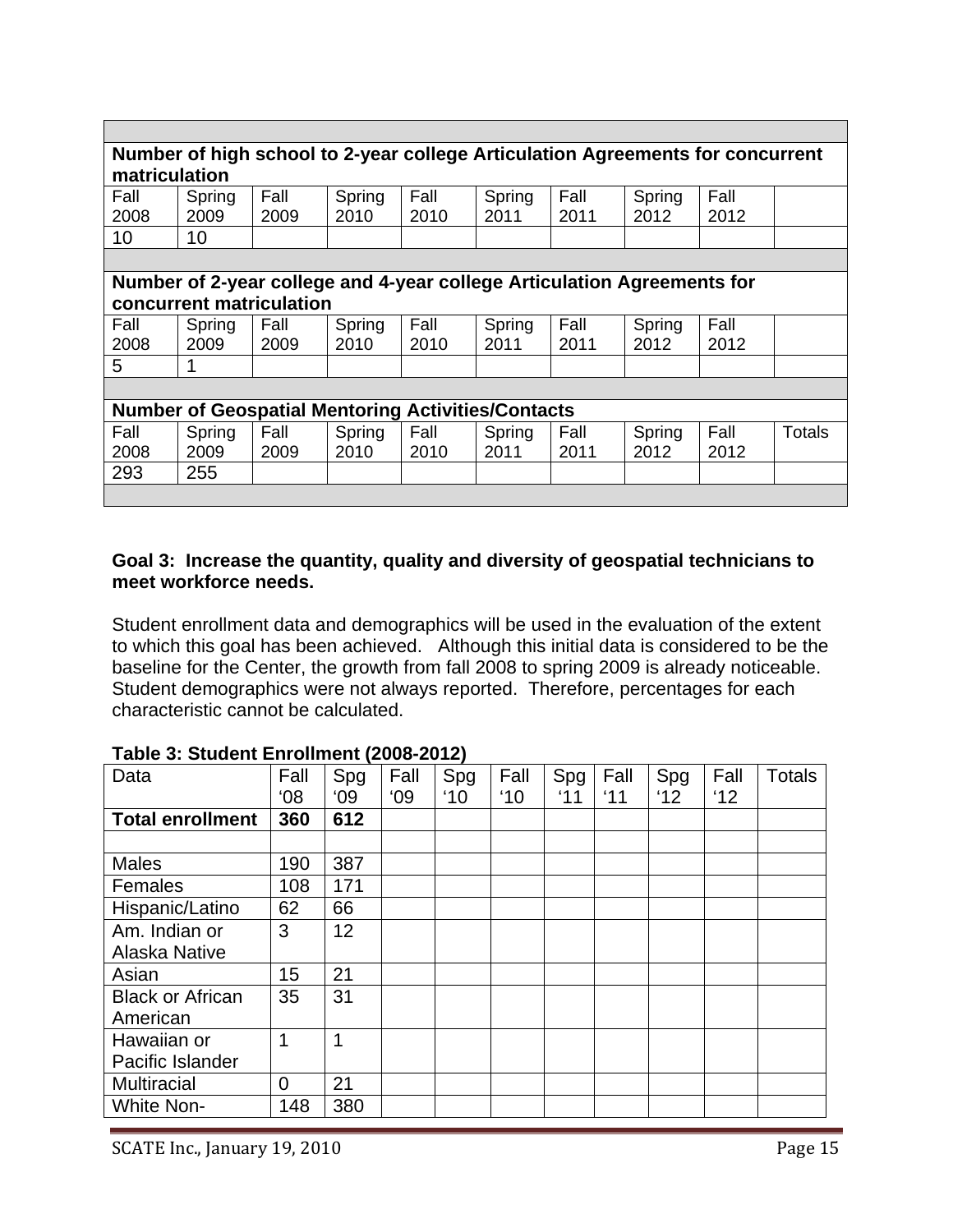| Hispanic/Latino           |    |    |  |  |  |  |
|---------------------------|----|----|--|--|--|--|
| E 41-<br>unkn.<br>inicity | 96 | 60 |  |  |  |  |

Independent of data collection being directed by the external evaluation team, PI Phil Davis created a "2009 Annual Survey of Geospatial Education Programs" for web delivery using Survey Monkey. The survey was sent to a network of educators at high schools, two-year colleges, and 4-year colleges in fall 2009. The purpose of the survey was not for project evaluation but rather to enable Dr. Davis to capture feedback "from the field" to guide activities and services of the GeoTech Center. Since no information was collected about respondents, the data from the survey is of limited use for project evaluation. After the survey was administered, the survey instrument was jointly reviewed by the PI and lead evaluator. It was agreed that if the survey is to be administered in future years, some changes will be made to render the tool more useful for both project evaluation and for other Center work.

Relevant information from the responses to the 2009 Annual Survey of Geospatial Education Programs has been extracted. Most informative is that of 74 respondents to a question about geospatial technology programs, nine reported starting new programs and 55.4% of the 74 respondents reported enrollment growth over the past year. Also, in another question, 70.7% of the 75 respondents indicated a preference for 1-3 day training in geospatial technology (of the formats that were given as choices). This information can guide GeoTech in planning professional development events for this community of educators.

Another data-capturing instrument has been developed under the leadership of Co-PI Ann Johnson. The purpose of this instrument is to capture information about GeoTech Center outreach activities in a way that will enable this outreach to be mapped. This new instrument was completed in fall 2009.

#### **Goal 4: Increase the number of community and technical college geospatial faculty and secondary school teachers participating in geospatial professional development.**

The number of participants attending GeoTech-provided or co-sponsored presentations will be monitored as one indicator of the number participating in geospatial professional development. The number of geospatial technology professional development events being advertised via www.TeachingTechnicians.org is increasing and will also be monitored over time. The archive for the TeachingTechnicians.org website has not yet been mined for this data. GeoTech partners are diligent about posting their events at this website that serves the ATE and broader two-year college and high school STEM community.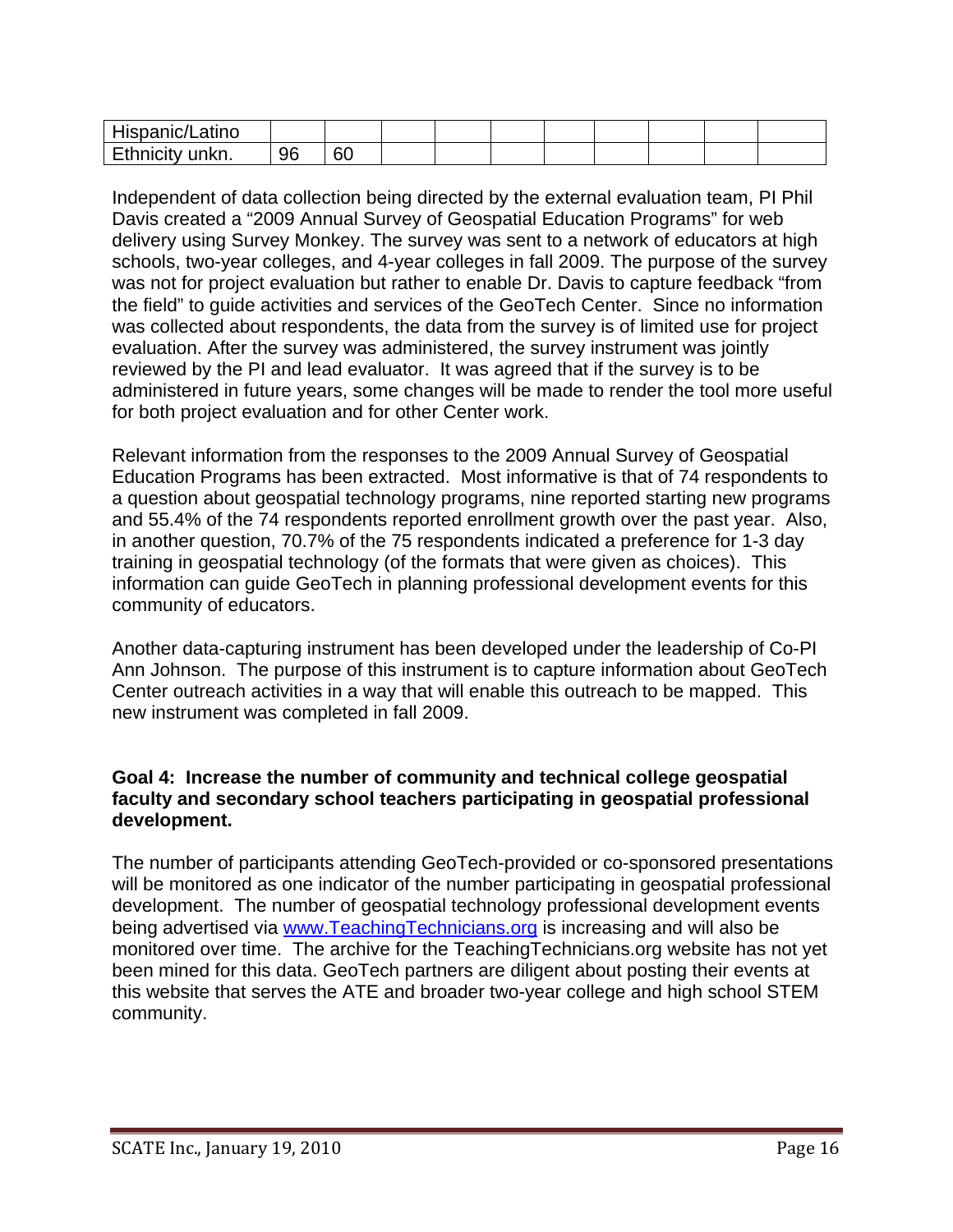| <b>Number of Geospatial Presentations</b>      |        |      |        |      |        |      |        |      |               |
|------------------------------------------------|--------|------|--------|------|--------|------|--------|------|---------------|
| Fall                                           | Spring | Fall | Spring | Fall | Spring | Fall | Spring | Fall | <b>Totals</b> |
| 2008                                           | 2009   | 2009 | 2010   | 2010 | 2011   | 2011 | 2012   | 2012 |               |
| 47                                             | 47     |      |        |      |        |      |        |      |               |
|                                                |        |      |        |      |        |      |        |      |               |
| <b>Number of Geospatial Event Participants</b> |        |      |        |      |        |      |        |      |               |
|                                                |        |      |        |      |        |      |        |      |               |
| Fall                                           | Spring | Fall | Spring | Fall | Spring | Fall | Spring | Fall | <b>Totals</b> |
| 2008                                           | 2009   | 2009 | 2010   | 2010 | 2011   | 2011 | 2012   | 2012 |               |
| 1838                                           | 6537   |      |        |      |        |      |        |      |               |

# **Table 4: Geospatial Presentations and Participants**

#### **Goal 5: Sustain the Center long-term by providing valued services to academic and industry partners and continually seeking collaborations and sources of funding to maintain and improve services and products.**

Sustainability of the Center will result from a successful, multi-dimensional strategy to generate funds to support activities and institutionalize programs and best practices for the future. The Center has already been approached to participate in various ways in other grant proposals and already funded projects both within and outside of the geospatial discipline. The GeoTech team has evaluated each opportunity and is learning how to balance commitments to other endeavors with their primary commitment to the goals of GeoTech. This is a challenge faced by all ATE Centers, but GeoTech – because of its early success – is facing these decisions earlier than most.

One way in which progress towards the sustainability goal will be evaluated is by monitoring industry donations, industry personnel involvement in terms of hours and service, and student internships (paid and non-paid). Baseline data for this assessment have been collected.

| Data                  | Fall           | Spg          | Fall | Spg           | Fall          | Spg | Fall | Spg | Fall | <b>Totals</b> |
|-----------------------|----------------|--------------|------|---------------|---------------|-----|------|-----|------|---------------|
|                       | 08'            | $^{\circ}09$ | 09'  | $^{\prime}10$ | $^{\prime}10$ | '11 | '11  | 12  | 12'  |               |
| Donated Money         | $\overline{0}$ | \$3,900      |      |               |               |     |      |     |      |               |
| Total                 |                |              |      |               |               |     |      |     |      |               |
| \$ Value              |                |              |      |               |               |     |      |     |      |               |
| Donated               | \$900          | \$2,975      |      |               |               |     |      |     |      |               |
| Equipment or          |                |              |      |               |               |     |      |     |      |               |
| <b>Software Total</b> |                |              |      |               |               |     |      |     |      |               |
| \$ Value              |                |              |      |               |               |     |      |     |      |               |
| <b>Total Donated</b>  | 63             | 111          |      |               |               |     |      |     |      |               |
| Time/#Hours           |                |              |      |               |               |     |      |     |      |               |
| Total paid            | $\overline{0}$ | 5            |      |               |               |     |      |     |      |               |
| Interns               |                |              |      |               |               |     |      |     |      |               |

**Table 5: Industry Support for Geospatial Technology Programs/Geotech (2008-2012)**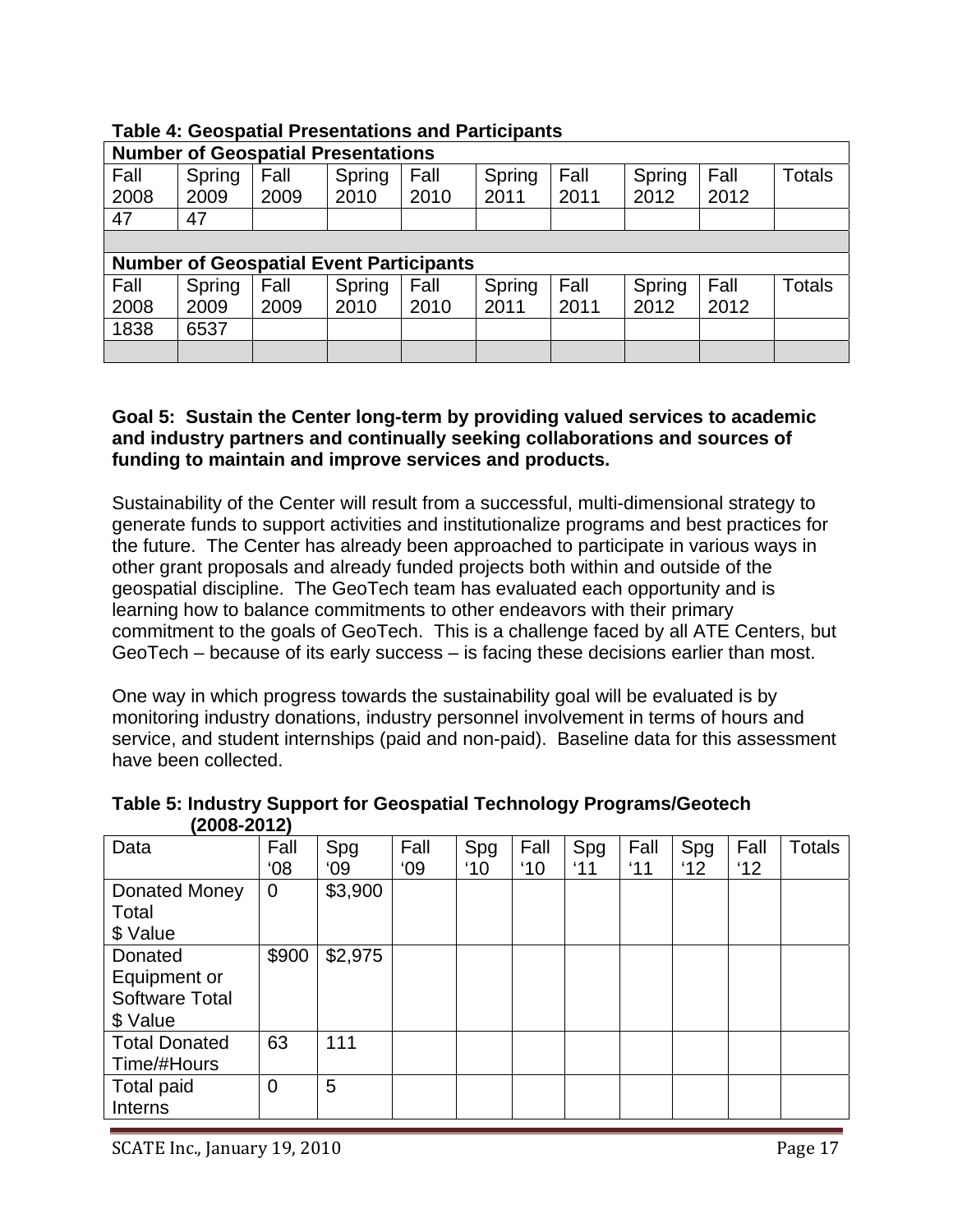| Total non-paid                                   | U  | 16 |  |  |  |  |
|--------------------------------------------------|----|----|--|--|--|--|
| interns                                          |    |    |  |  |  |  |
| # serving as<br>advisors                         | 15 | 23 |  |  |  |  |
| # recruiting<br>activities with<br>industry help | 5  | 14 |  |  |  |  |

#### **Summary and Findings**

The GeoTech Center has probably made more progress and achieved greater impact more quickly than any other National ATE Center in its first 18 months of operation; however, no Center matures without experiencing bumps in the road. One of the biggest bumps for this Center has been website development. The time and energy spent on this one task has delayed the launch of the envisioned clearinghouse of educational materials and, while very attractive in design, the site has not "arrived" in terms of depth of information and breadth of resources to serve the two-year college geospatial community and others.

In most other areas, however, the Center has excelled. The progress made on the GeoTech Center/Department of Labor collaboration on job classifications in geospatial technology is a case in point. David DiBiase's support and participation in this endeavor has not only ensured that the effort has continued to move forward in a productive way at the right "political" level but will also that the outcome will garner the national attention and broad dissemination this work deserves. The connection of GeoTech to ESRI through Co-PI Ann Johnson has also expanded the center's influence exponentially. The Center has made noticeable progress in establishing effective management systems and in moving forward on schedule with Goals 2, 3, and 4. Goal 5, sustainability, is one where achievement should peak near the end of the grant. Very quickly the word is getting out that if you are doing anything in geospatial technology at the high school or two-year college level, you should be talking to and working with the GeoTech Center. Networking across the ATE program is also helping direct people to GeoTech.

There has been more outreach and professional development than the data fully reflect. Improved reporting from each event to the Center and evaluators will help ensure that this important aspect of GeoTech Center work is not underreported. In response to recommendations of the GeoTech National Visiting Committee (NVC) and evaluators, the GeoTech team has done an admirable job over the last year of bringing more focus to outreach efforts to specifically address the needs of two-year college geospatial educators first.

Using the mapping capabilities inherent in this discipline is surfacing as a powerful collaboration tool and also shows promise as a potential strategy for sustainability. The team will need to carefully consider how to manage this talent and capability effectively.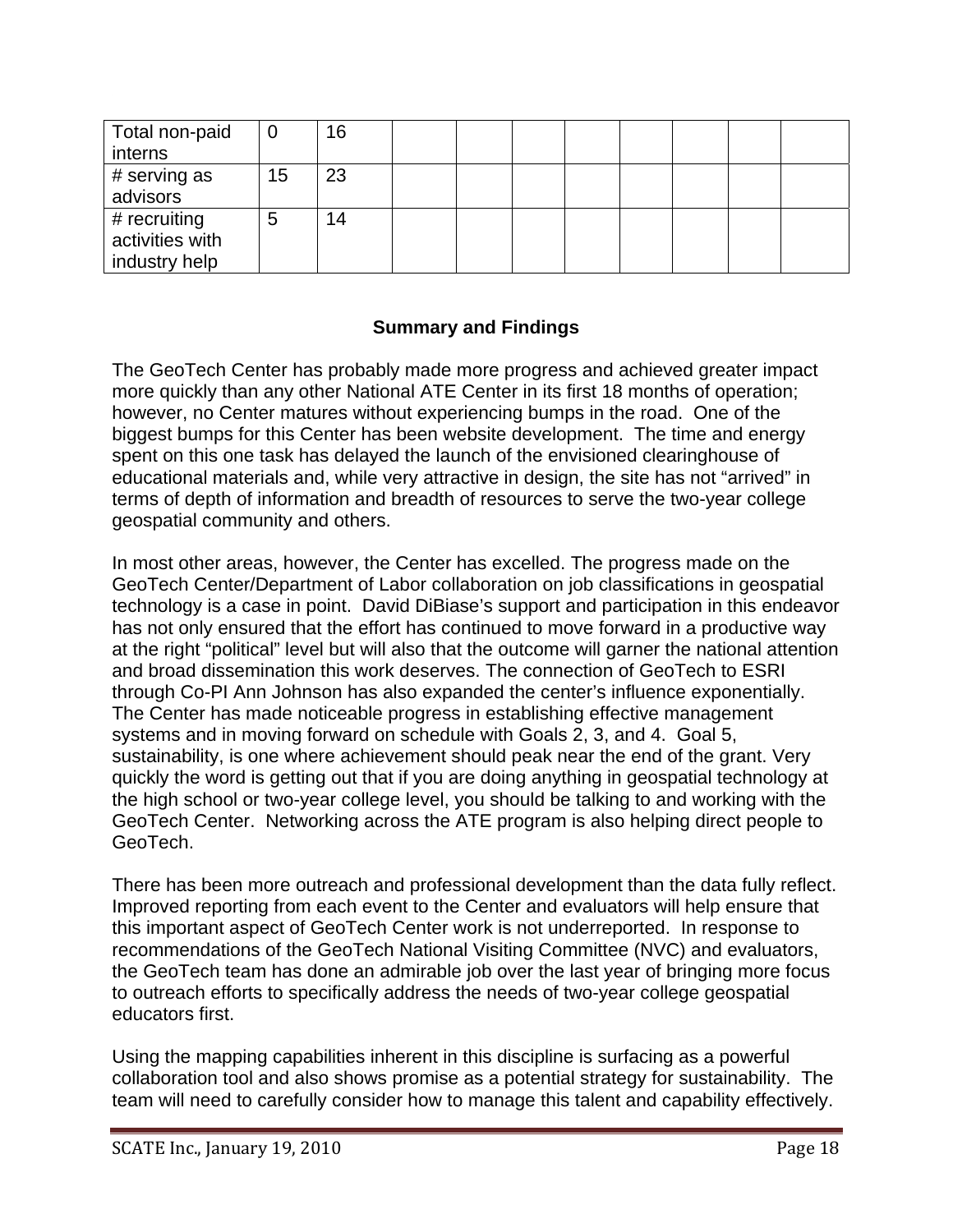The development of a map of two-year colleges in the United States to show the current prevalence of Geospatial courses and programs developed by GeoTech Co-PI Mike Rudibaugh and his students at Lake Land College (IN) is landmark work. Using the information attained in developing this map, the GeoTech Center has a baseline of the state of two-year college geospatial education at the start of the GeoTech Center. As this national map is updated over time, especially at 6-year and 10-year milestones in the life of the GeoTech Center, the change will be one indicator of the national impact of the GeoTech Center that would not be available any other way.

# **Formative Evaluation Recommendations and Food for Thought**

#### Goal 1:

In the absence of a searchable data base, the ever-growing list of web links for geospatial and related resources in the repository should be annotated and perhaps numbered. It is difficult list determine exactly how many entries there are on the list.

Criteria for accepting materials for the Repository have been considered by the GeoTech Management Team but should be articulated as written procedures to guide the Center. The development of a Vision and Guiding Principles for the site to which procedures and future website features can be evaluated is recommended.

The manner in which entries into the Repository will demonstrate alignment with the USGIS BoK should be clearly determined. It would be ideal if each entry could be accompanied by a list indicating specifically which competencies are addressed by the material, learning unit, etc. This could be a category in the "full record" if the web design remains in its current format.

# Goal 2:

PIs and partners need to be diligent about using the uniform reporting forms when they provide workshops (or other forms of training) and presentations on behalf of the GeoTech Center and/or in partnership with GeoTech. Since the forms were completed and made available in summer 2009, no completed forms have been submitted to the GeoTech Center or evaluators. This may only mean that this has been a period when there have been no activities; however, the number of participants at GeoTech presentations in fall 2008 makes this possibility unlikely. The survey developed under the leadership of Co-PI Ann Johnson may be perceived by those asked to complete it as a duplicate effort since providers of presentations and workshops are already being asked to complete other informational forms about these activities. To prevent reporting fatigue, all of the data collection forms related to these activities should probably be revisited and consolidated to the extent possible.

# Goal 3:

Data on graduates and certificate completers will need to be added to the data collection chart for the 2010-2011 year and thereafter. In addition, the feasibility of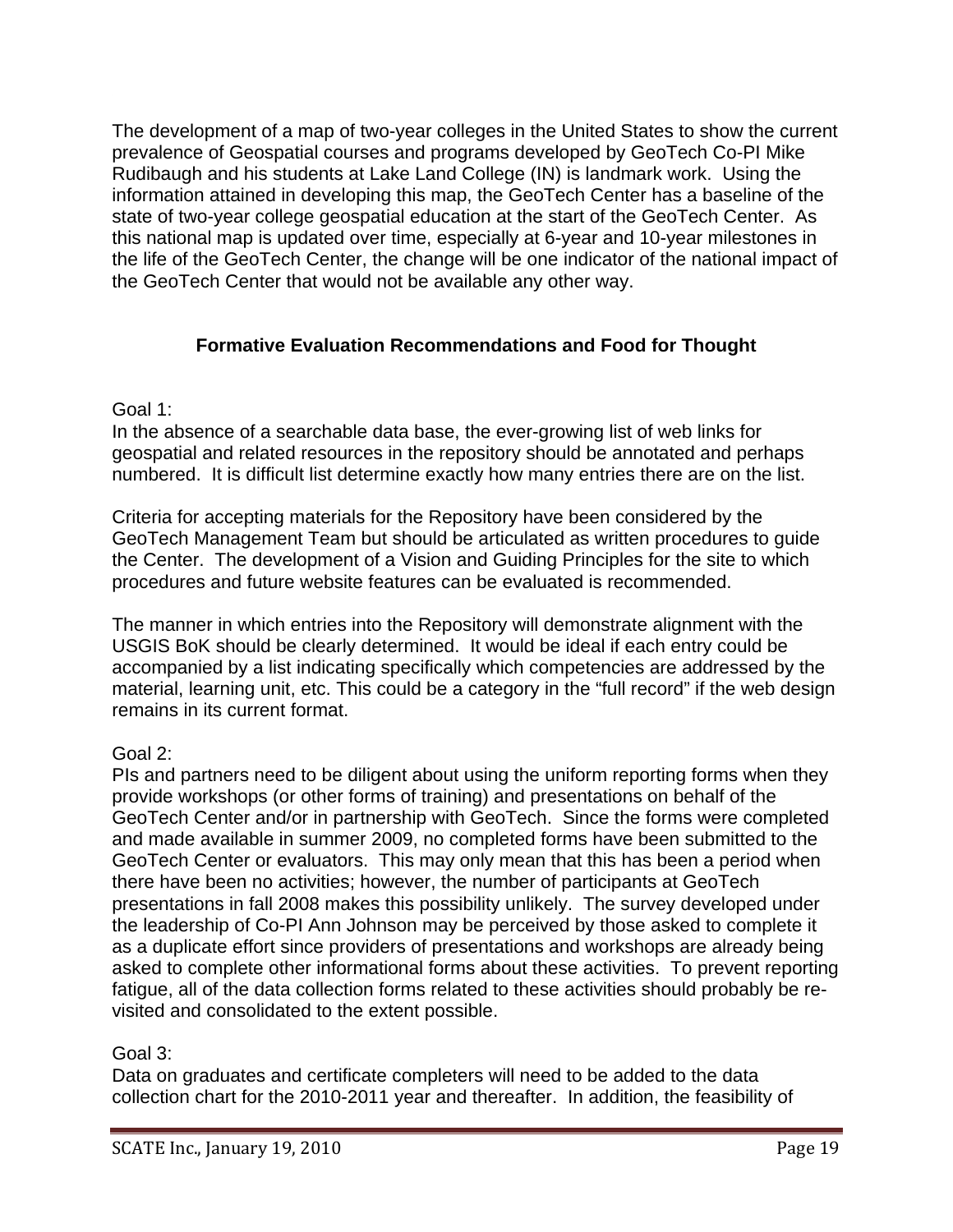capturing the number of students participating in articulation agreements (i.e., actually enrolling for dual credit, receiving articulated credit for high school work, or transferring to the 4-year college with two-year college GIS credit) needs to be considered. Negotiating these agreements to create smooth pathways for student advancement is only the first step in the process, additional data will be needed to evaluate the impact these agreements are having on students.

In Year 1, Co-PI Ken Yanow worked on collecting and sharing best practices for increasing diversity in geospatial technology education. It is unclear what activities GeoTech is engaging in to help ensure that educators are proactively employing proven strategies or are trying new ideas for broadening participation.

#### Goal 4:

Geotech staff should register for notices from www.TeachingTechnicians.org so that the events posted in the field of geospatial technology can be monitored in real time and collated for evaluation purposes. By listing geospatial technology as a search preference, notices will only be received when events of interest to the GeoTech Center are posted. The TeachingTechnicians.org archive can be reviewed to determine what has been posted in the past two years.

It is unclear what activities the Center is engaging in to stimulate teachers to engage in professional development in geospatial technology. Although many events are occurring, and GeoTech PIs and partners are frequently participating in conferences and events hosted by others, what appears missing are specific strategies for increasing participation in faculty development. Just increasing the number of opportunities is probably not sufficient to achieve the goal.

# Goal 5:

Sustainability, while important to the Center, should not be a primary focus at this point in the Center's life. Energy and resources should be directed foremost at achieving goals 1-4. It is likely that if goals 1-4 are successfully achieved, goal 5 will become much easier. Charging for services or committing Center staff and resources to other projects/Centers should be approached very carefully and thoughtfully in the early years of the Center. There can be unexpected negative consequences to becoming "profitable" in an educational environment.

# **Food for Thought**

Avoid proliferation of data collection forms used by GeoTech. Evaluators are currently requesting completion of 3 types of documents: the semi-annual data form completed by each site; pre- and post-event professional development workshop surveys; and, the professional development presentation form. Other forms being used include, but may not be limited to, the "Impacts Activities-Professional development and Outreach Activity Report" for mapping purposes and a GeoTech Annual Survey of Geospatial Programs, a web-based survey developed and conducted by the GeoTech Center Director. How the data collected can and will be used should be discussed by the team, and redundant elements should be eliminated to the extent possible.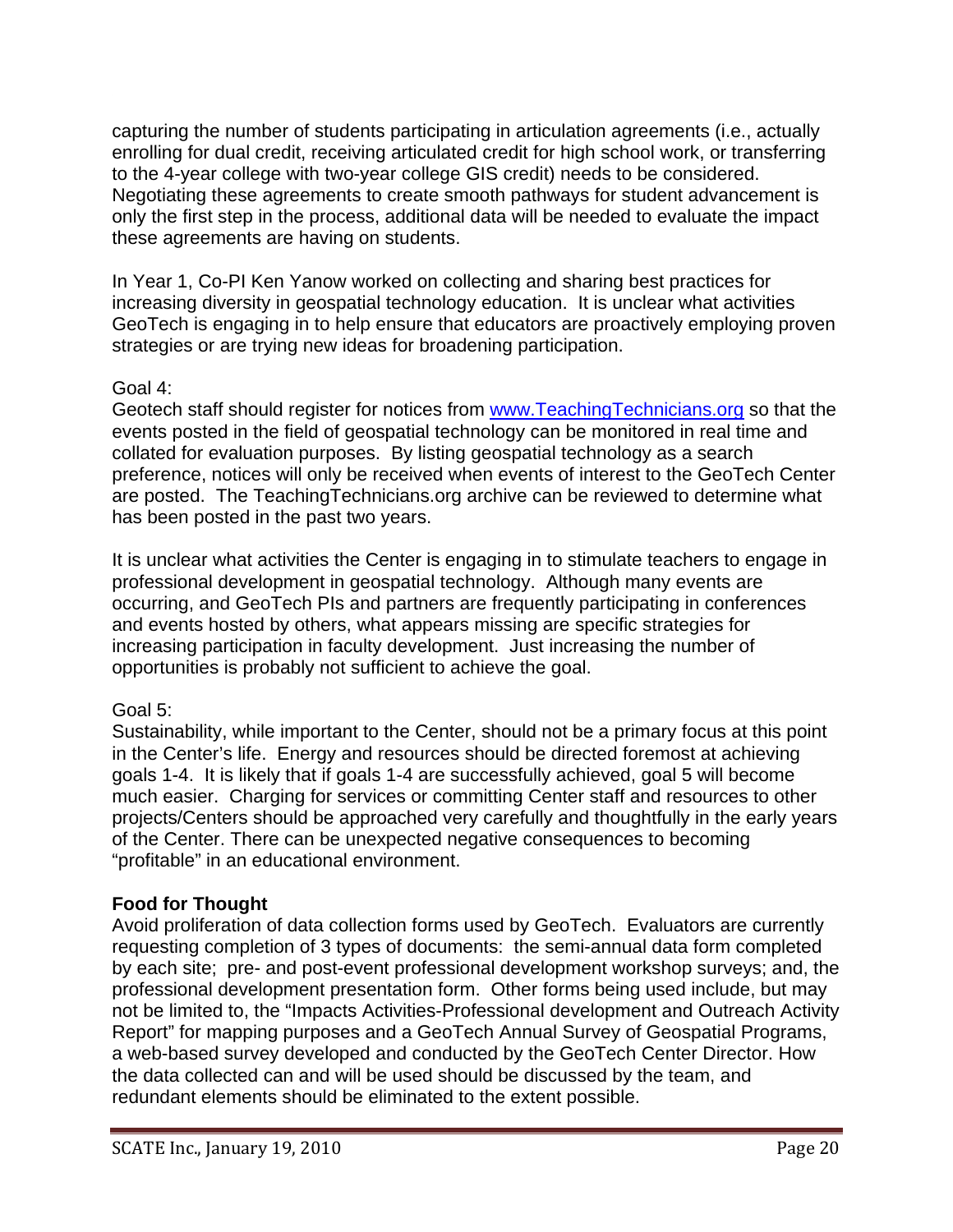Developing an annual GeoTech Business (work) Plan is a good idea. Using the term "goals" in the *GeoTech Business Plan 2009-2010*, however, is confusing. Listed "goals" in the document are actually activities, and the alignment of each activity to specific goals of the Center is not immediately clear to the reader. These activities will be more meaningful if they are clearly aligned with overarching GeoTech Center goals. If the alignment does not come naturally, then perhaps either the activities or the overall goals of GeoTech should change. Also, the GeoTech management team is encouraged to spell out acronyms more frequently to help both NVC members and evaluators more quickly understand the text (e.g., GTCM is explained in "Goal 1" but is used in "Goal 2" without explanation).

As website development proceeds (activities in the *GeoTech Business Plan 2009- 2010),* use of 2.0 and 3.0 is confusing. It would be helpful to know if the numbers refer to a new website design, a new effort by a different developer, or advanced functionality as the result of new/completed features to the existing site. The status of website development is central to GeoTech Center goal 1, so from an evaluation standpoint, the more clearly progress is reported the better.

Given the negative impact the economy has had and continues to have on college budgets, the GeoTech team may want to consider strategies for providing travel support for educators to take advantage of professional development opportunities. Many of the events currently being offered were designed when it was more reasonable to expect a college to pay travel expenses for their faculty. When GeoTech support is provided, it may be possible to require the participant to contribute to the achievement of one or more of GeoTech's goals. For example, a participant could write about his or her experience for the GeoTech website or a publication, make presentations or provide workshops for others after being provided with an opportunity to learn, or perhaps even develop teaching materials for submission to the Repository.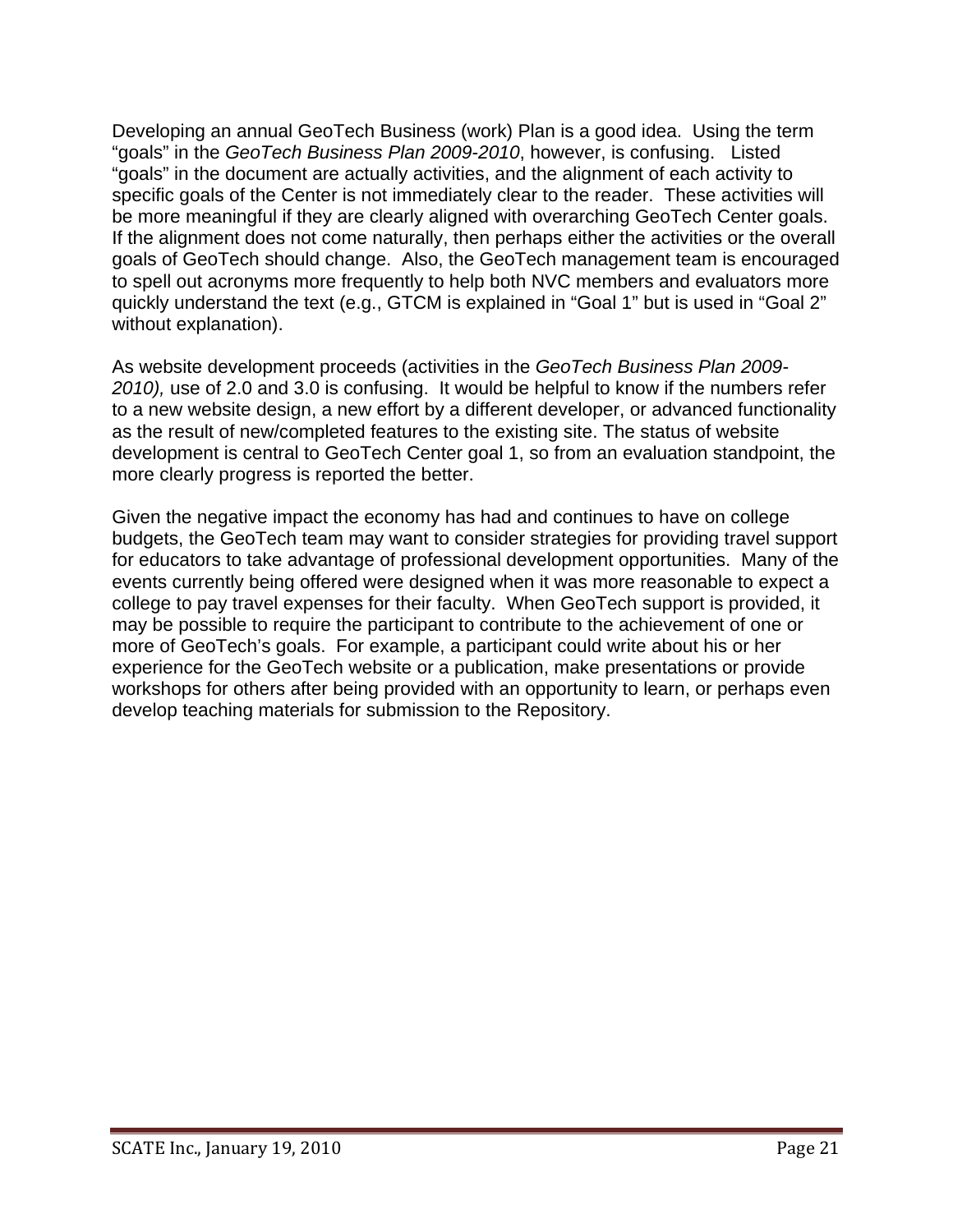# **APPENDICES**

Appendix A: GEOTECH Data Collection for Project Evaluation (data elements)

Appendix B: GEOTECH Aggregate Data File for fall 2008 and Spring 2009

 Appendix C: Sample Uniform Professional Development Survey (Pre-workshop survey)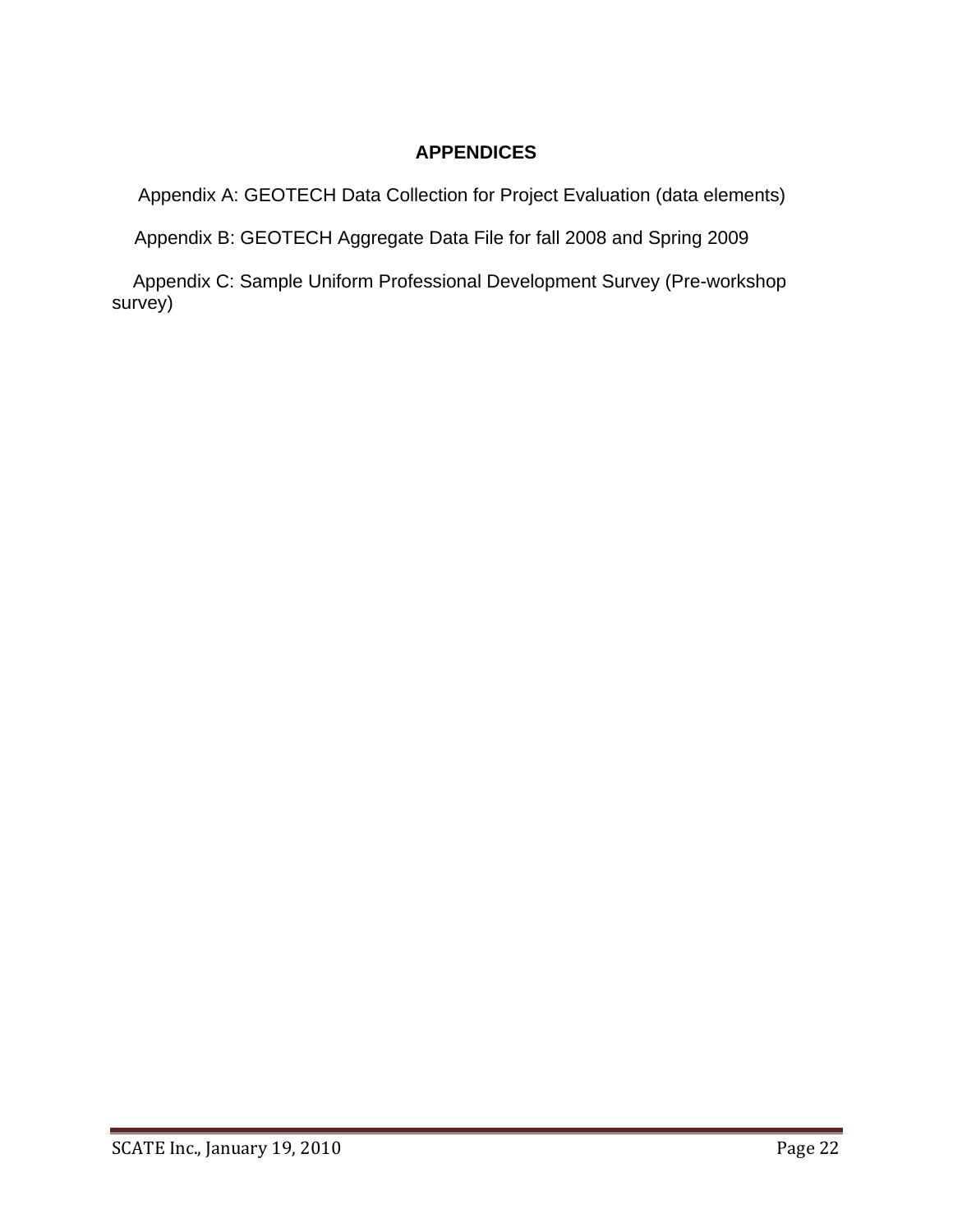# **Appendix A: GEOTECH Data Collection for Project Evaluation**

•Data Elements Included in the Spreadsheet

•Name of Institution

•Academic Term for Data Reported

•Year

•GIS Degree or Certification offered (Type of Certification, # of Degrees or Certifications)

•GIS Courses offered at the college during the reporting term(course name, course number, credit hours, course student contact hours)

•Student Enrollment Information for Each Course

-Number enrolled at end of non-penalty drop-add period

-Number of males

-Number of females

-Number of Hispanic/Latino

-Number of American or Alaska Native

-Number of Asian

-Number of Black or African American

-Number of Hawaiian or other Pacific Islander

-Number of Multiracial

-Number of White Non-Hispanic/Latino

-Number of students requesting accommodation under the Americans with Disabilities Act

-Number of incumbent workers (individuals employed as technicians at the same time they are taking coursework)

•Articulation Agreements for Geospatial Technology Courses/Programs

 -Number of Articulation agreements in place for high school to 2-year college -Number of Articulation agreements in place for 2-year college to 4-year college

-Number of Articulation agreements in place that provide for concurrent matriculation – dual enrollment of student at high school and 2-year college -Number of Articulation agreements in place that provide for concurrent matriculation – dual enrollment of student at 2-year college and 4-year college

•Mentoring Activities in GIS by semester

-Number of one-on-one meetings with another college teacher about GIS education

-Number of contacts with high school teachers about GIS education

-Number of industry contacts About GIS education or students

•Number of visits to industry

•Number of times industry has visited your institution

•Industry partners

List of industry partners for [time frame]

•Industry contributions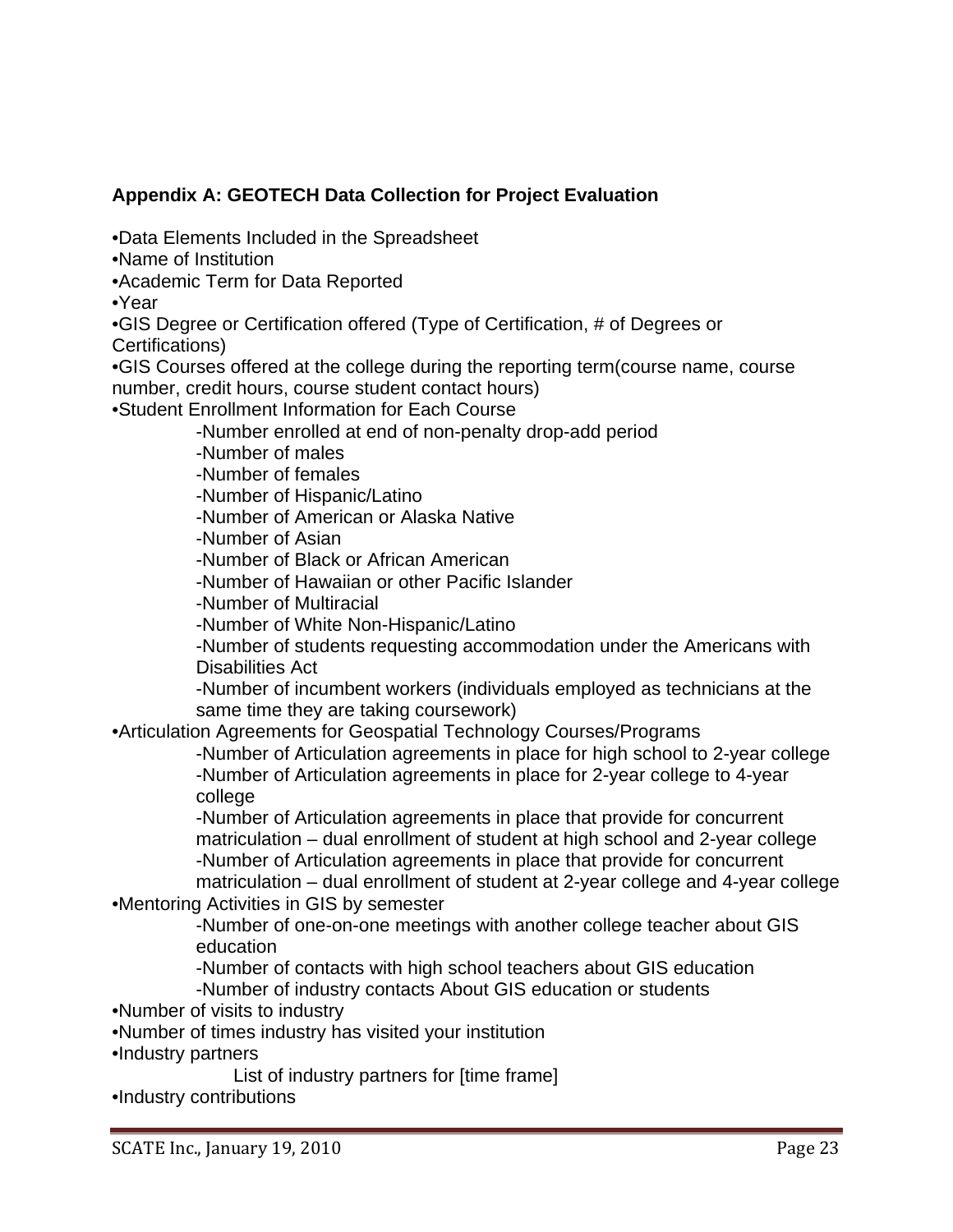-Name of industry partner -Donated money/\$ value -Donated equipment or software/ \$ value -Donated time/ # of hours -Used a paid intern from your college, # of interns -Used a non-paid intern from your college, # of interns -Provided advice/ # of meetings -Assisted with recruitment/ # activities

-Other?

•Outreach in past semester:

 -List venues where presentations were made (date of event, audience, age/type group (i.e., K-8, 9-12)

 -Specify the number of papers or articles submitted for publication (number of papers submitted, number of articles submitted, name of publication(s), number of article published/accepted).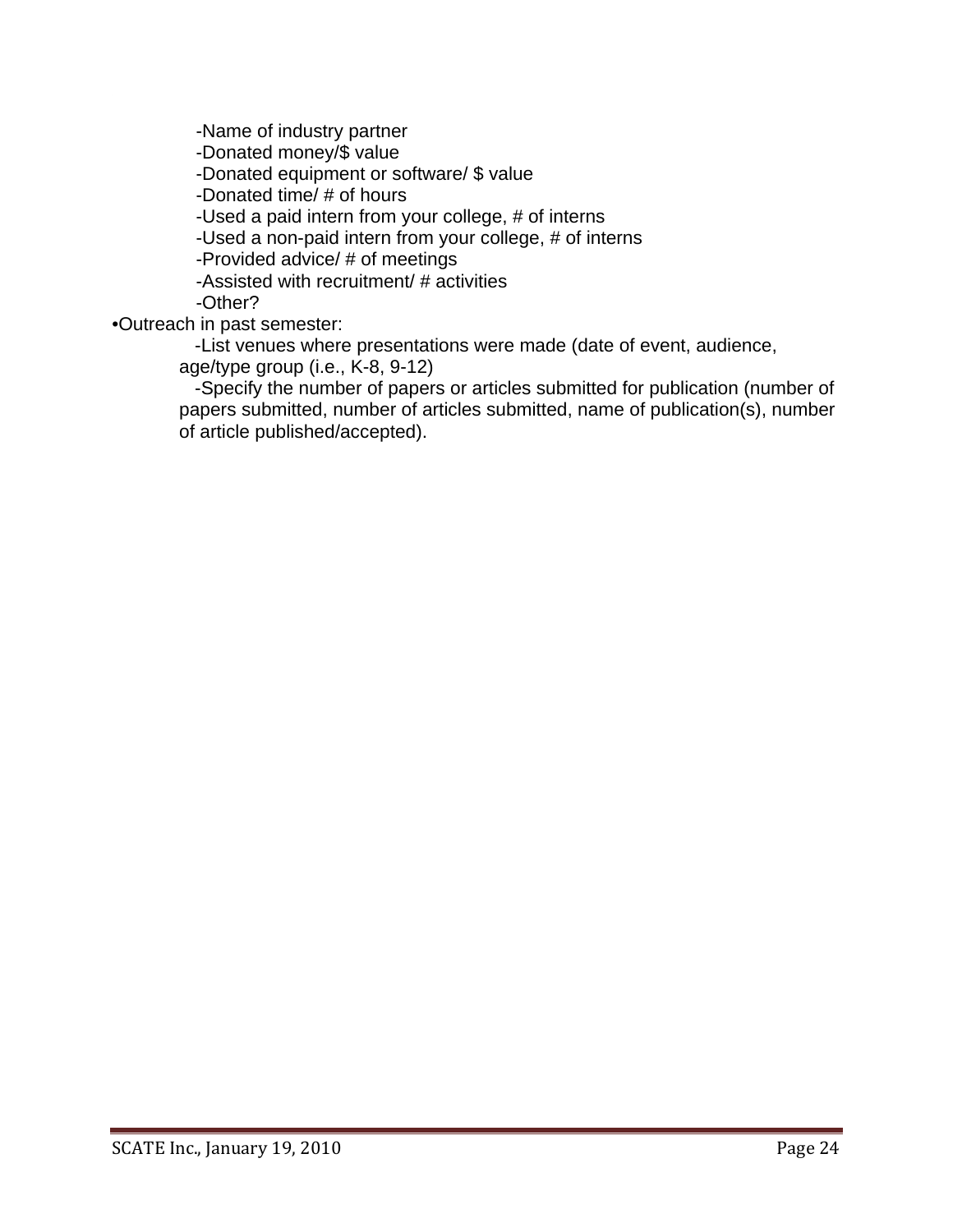# **Appendix B: GEOTECH Aggregate Data File for Fall 2008 and Spring 2009**

**Student enrollment and demographics**

|                                                                                                                                       | Fall   | Spring  |
|---------------------------------------------------------------------------------------------------------------------------------------|--------|---------|
|                                                                                                                                       | 2008   | 2009    |
| <b>Total Number of students</b><br>enrolled at end of no-penalty<br>drop-add period                                                   |        |         |
|                                                                                                                                       | 360    | 612     |
| <b>Total Number of males</b>                                                                                                          | 190    | 387     |
| <b>Total Number of females</b>                                                                                                        | 108    | 171     |
| <b>Total Number of</b><br>Hispanic/Latino                                                                                             | 62     | 66      |
| <b>Total Number of American</b><br>Indian or Alaska Native                                                                            |        |         |
|                                                                                                                                       | 3      | 12      |
| <b>Total Number of Asian</b>                                                                                                          | 15     | 21      |
| <b>Total Number of Black or</b><br>African American                                                                                   | 35     | 31      |
| <b>Total Number of Hawaiian or</b><br>other Pacific Islander<br><b>Total Number of Multiracial</b>                                    | 1<br>O | 1<br>21 |
| <b>Total Number of White Non-</b><br>Hispanic/Latino                                                                                  | 148    | 380     |
| <b>Ethnicity Unknown</b>                                                                                                              | 96     | 60      |
| <b>Total Number of students</b><br>requesting accommodation<br>under the Americans with<br><b>Disabilities Act</b>                    | 0      | 0       |
| <b>Total Number of incumbent</b><br>workers (i.e., individuals who<br>are employed as technicians at<br>the same time they are taking |        |         |
| coursework)                                                                                                                           | 13     | 22      |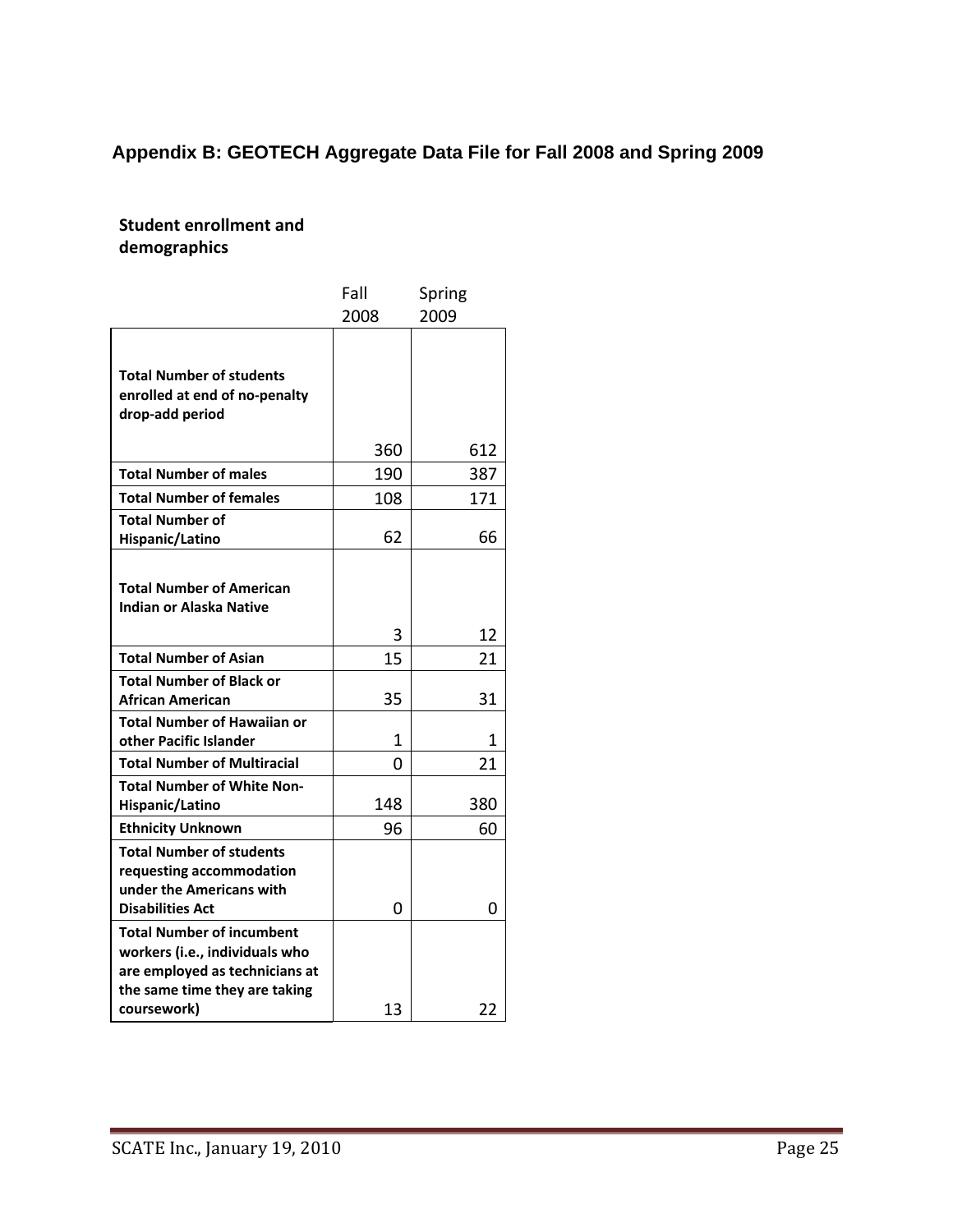**Appendix C: Sample Uniform Professional Development Survey (Pre-workshop survey)** 



**Pre-Workshop Survey** 

 (Logo of institution sponsoring the workshop)

| Title of Workshop _______________________ | Date of Workshop______ |
|-------------------------------------------|------------------------|
| Participant Information:                  |                        |
|                                           |                        |
|                                           |                        |
|                                           |                        |
|                                           |                        |
|                                           |                        |

The GeoTech Center seeks to improve faculty readiness to provide state-of-the-art instruction in geospatial technology. Your participation in this workshop and answers to the following questions will help evaluate the degree to which we are achieving this goal, and your feedback will help us improve future geospatial technology education workshops.

- 1) How did you learn of the workshop?
	- □ GeoTech Center website
	- $\Box$  C3GIS website
	- $\Box$  TeachingTechnicians.org website
	- $\Box$  Conference flyer
	- $\Box$  Word of mouth
	- $\Box$  Other
- 2) How long have you been teaching?
	- $\Box$  I am not currently teaching
	- $\Box$  less than 2 years
	- $\Box$  2 to 5 years
	- $\Box$  5 to 8 years